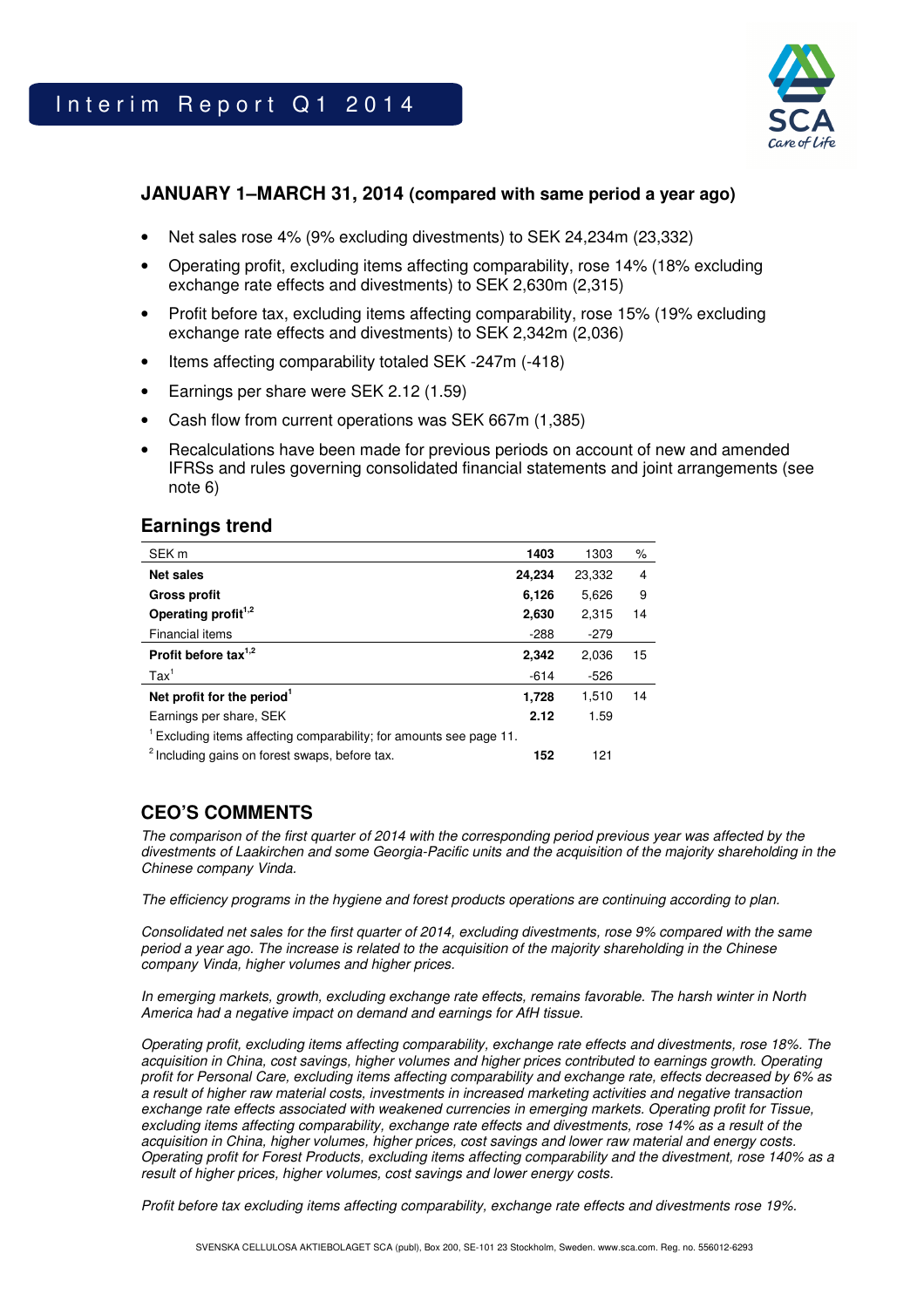



## **EARNINGS TREND FOR THE GROUP**

| SEK <sub>m</sub>                                                                                                                            | 1403      | 1303      | $\%$ |
|---------------------------------------------------------------------------------------------------------------------------------------------|-----------|-----------|------|
| <b>Net sales</b>                                                                                                                            | 24,234    | 23,332    | 4    |
| Cost of goods sold                                                                                                                          | $-18,108$ | $-17,706$ |      |
| <b>Gross profit</b>                                                                                                                         | 6,126     | 5,626     | 9    |
| Sales, general and administration                                                                                                           | $-3,496$  | $-3,311$  |      |
| Operating profit <sup>1,2</sup>                                                                                                             | 2,630     | 2.315     | 14   |
| Financial items                                                                                                                             | $-288$    | $-279$    |      |
| Profit before tax $1,2$                                                                                                                     | 2,342     | 2,036     | 15   |
| $\text{Tax}^1$                                                                                                                              | $-614$    | $-526$    |      |
| Net profit for the period <sup>1</sup>                                                                                                      | 1,728     | 1,510     | 14   |
| <sup>1</sup> Excluding items affecting comparability; for amounts see page 11.<br><sup>2</sup> Including gains on forest swaps, before tax. | 152       | 121       |      |
| Earnings per share, SEK owners of the parent                                                                                                |           |           |      |
| - after dilution effects                                                                                                                    | 2.12      | 1.59      |      |
|                                                                                                                                             |           |           |      |
| Margins (%)                                                                                                                                 |           |           |      |
| Gross margin                                                                                                                                | 25.3      | 24.1      |      |
| Operating margin <sup>1,2</sup>                                                                                                             | 10.9      | 9.9       |      |
| Financial net margin                                                                                                                        | $-1.2$    | $-1.2$    |      |
| Profit margin <sup>1,2</sup>                                                                                                                | 9.7       | 8.7       |      |
| $\text{Tax}^1$                                                                                                                              | $-2.5$    | $-2.3$    |      |
| Net margin <sup>1</sup>                                                                                                                     | 7.2       | 6.4       |      |
| Excluding items affecting comparability; for amounts see page 11.<br><sup>2</sup> Including gains on forest swaps, before tax.              | 152       | 121       |      |

## **OPERATING PROFIT PER BUSINESS AREA**

| SEK <sub>m</sub>                                                                              | 1403   | 1303  | %   |
|-----------------------------------------------------------------------------------------------|--------|-------|-----|
| <b>Personal Care</b>                                                                          | 822    | 878   | -6  |
| Tissue                                                                                        | 1,393  | 1.266 | 10  |
| Forest Products <sup>2</sup>                                                                  | 586    | 257   | 128 |
| Other                                                                                         | $-171$ | -86   |     |
| Total $1,2$<br><sup>1</sup> Excluding items affecting comparability; for amounts see page 11. | 2,630  | 2.315 | 14  |
| <sup>2</sup> Including gains on forest swaps, before tax.                                     | 152    | 121   |     |

## **OPERATING CASH FLOW PER BUSINESS AREA**

| SEK <sub>m</sub>       | 1403   | 1303   | %     |
|------------------------|--------|--------|-------|
| <b>Personal Care</b>   | 329    | 801    | $-59$ |
| Tissue                 | 1,132  | 1.124  |       |
| <b>Forest Products</b> | 238    | 296    | $-20$ |
| Other                  | $-267$ | $-263$ |       |
| Total                  | 1,432  | 1,958  | $-27$ |

SVENSKA CELLULOSA AKTIEBOLAGET SCA (publ), Box 200, SE-101 23 Stockholm, Sweden. www.sca.com. Reg. no. 556012-6293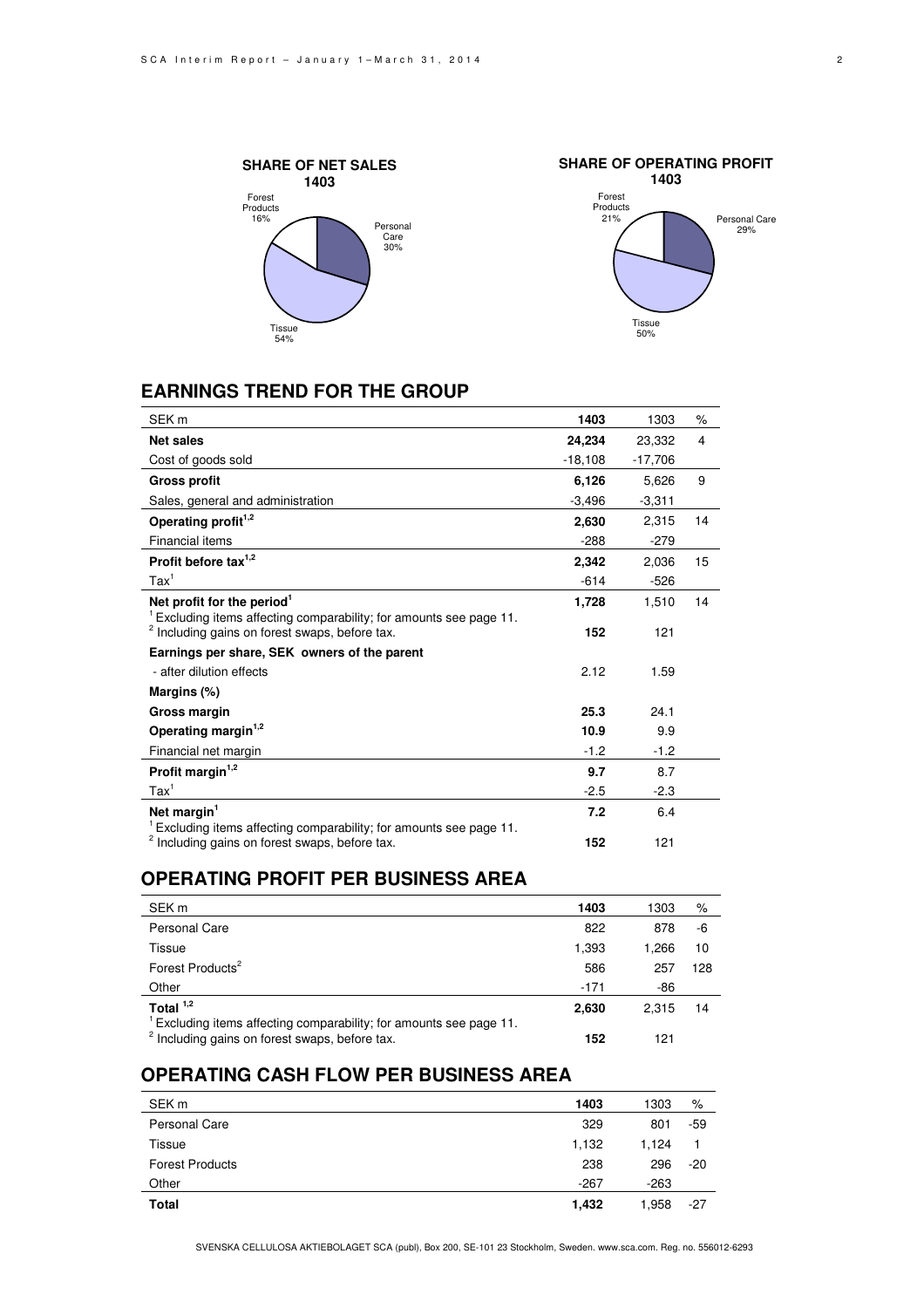## **GROUP**

### **MARKET/EXTERNAL ENVIRONMENT**

Demand for tissue in Europe was relatively stable during the first quarter of 2014 compared with the same period a year ago. The harsh winter in North America had a negative impact on demand for AfH tissue. Demand rose in emerging markets.

Demand for personal care products in Europe was relatively stable during the first quarter of 2014 compared with the same period a year ago. Demand rose in emerging markets.

Demand for publication paper in Europe decreased during the first quarter of 2014 compared with the same period a year ago. The market for solid wood products improved in Europe during the first quarter of 2014 compared with the same period a year ago.

### **SALES AND EARNINGS**

**January–March 2014 compared with corresponding period a year ago**  Net sales rose 4% (9% excluding divestments) to SEK 24,234m (23,332). Higher volumes and higher prices increased sales by 2% and 1%, respectively. The acquisition of the majority shareholding in the Chinese company Vinda increased sales by 6%. Divestments decreased sales by 5%.

Operating profit, excluding items affecting comparability, rose 14% (18% excluding exchange rate effects and divestments) to SEK 2,630m (2,315). The acquisition in China, cost savings, higher volumes and higher prices contributed to the earnings growth. Higher raw material costs and divestments had a negative impact on earnings. The corresponding profit for Personal Care decreased by 6% (6% excluding exchange rate effects). The corresponding profit for Tissue rose 10% (14% excluding exchange rate effects and divestments). For Forest Products, the corresponding profit improved by 128% (140% excluding the divestment).

Items affecting comparability amounted to SEK -247m (-418) and consist of restructuring costs for the previously announced efficiency programs, revaluation effects of valuation of Vinda's product inventory pertaining to the acquisition balance, transaction costs associated with acquisitions and divestments and integration costs for the Georgia-Pacific acquisition.

Cost savings related to the cost-cutting and efficiency program covering all of SCA's hygiene operations, i.e., Personal Care and Tissue, amounted to approximately SEK 490m during the first quarter of 2014, which corresponds to an annual rate of approximately EUR 220m. Total cost savings are expected to amount to EUR 300m upon full effect in 2015. The program is progressing according to plan.

Financial items increased to SEK -288m (-279) as a result of a higher average level of net debt during the period. Profit before tax, excluding items affecting comparability, rose 15% (19% excluding exchange rate effects and divestments) to SEK 2,342m (2,036). The tax expense, excluding items affecting comparability, was SEK 614m (526).

Net profit for the period, excluding items affecting comparability, rose 14% (13% excluding exchange rate effects) to SEK 1,728m (1,510). Earnings per share, including items affecting comparability, were SEK 2.12 (1.59).



**Operating profit and margin**



**Profit before tax**

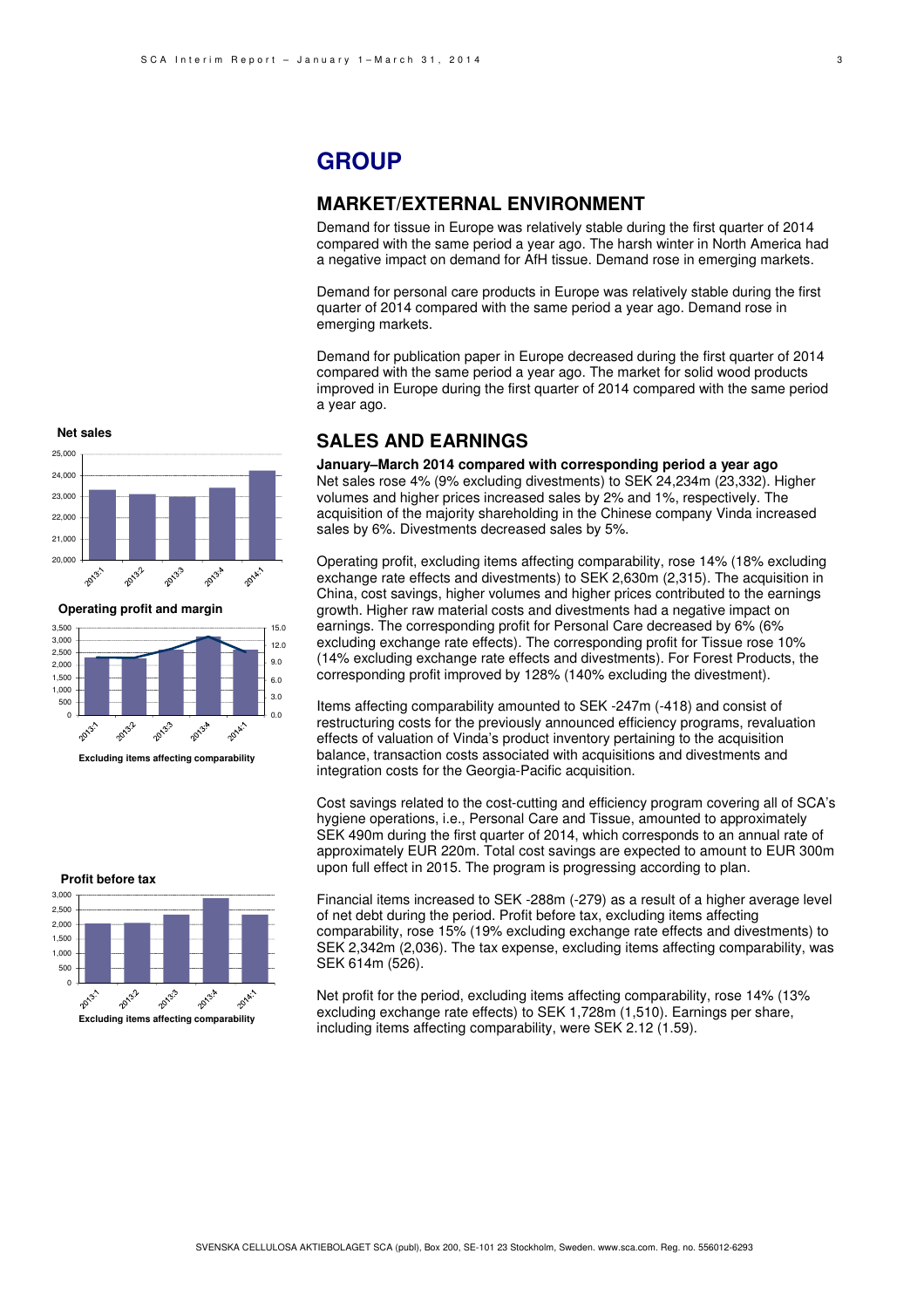#### **First quarter 2014 compared with fourth quarter 2013**

Net sales rose 3% (4% excluding exchange rate effects) to SEK 24,234m (23,420). The acquisition in China increased sales by 6%. Operating profit, excluding items affecting comparability, decreased by 17% (16% excluding exchange rate effects) to SEK 2,630m (3,163). The lower profit is mainly attributable to lower gains on forest swaps and normal seasonal variations. The seasonal variation this year was intensified by the harsh winter in North America, which had a negative impact on demand for AfH tissue. The acquisition in China increased profit by 2%.

## **CASH FLOW AND FINANCING**

The operating cash surplus amounted to SEK 3,569m (3,180). The cash flow effect of changes in working capital was SEK -1,141m (-425), mainly due to an increase in trade receivables and slightly larger inventory. Current capital expenditures amounted to SEK -766m (-594). Operating cash flow amounted to SEK 1,432m (1,958).

Financial items increased to SEK -288m (-279) as a result of a higher average level of net debt. Tax payments increased to SEK 478m (296). Cash flow from current operations amounted to SEK 667m (1,385). A higher operating cash surplus did not fully compensate for a higher level of tied-up working capital and higher capital expenditures during the period compared with the same period a year ago.

Strategic investments totaled SEK -509m (-391). The net sum of acquisitions and divestments was SEK 88m (24). Payment of dividend to part-owners in subsidiaries affected cash flow by SEK -14m (-16). Net cash flow totaled SEK 232m (1,002).

Net debt has increased by SEK 315m during the period to SEK 34,234m. Excluding pension liabilities, net debt amounted to SEK 31,496m. Net cash flow decreased net debt by SEK 232m. Fair value measurement of pension assets and pension obligations together with fair valuation of financial instruments increased net debt by SEK 712m. Exchange rate movements decreased net debt by SEK 165m. The debt/equity ratio was 0.50 (0.50 at the start of the year). Excluding pension liabilities, the debt/equity ratio was 0.46 (0.47 at the start of the year). The debt payment capacity was 37% (38%).

As per March 31, 2014, SCA had, excluding Vinda, outstanding commercial paper worth SEK 8,089m maturing within 12 months and unutilized credit facilities totaling SEK 18,193m, including SEK 17,874m in long-term facilities. Cash and cash equivalents amounted to SEK 3,582m.

## **EQUITY**

Consolidated equity increased by SEK 660m during the period, to SEK 68,471m. Net profit for the period increased equity by SEK 1,542m. Equity decreased by SEK 14m through payment of dividend to part-owners in subsidiaries. Equity decreased by SEK 582m after tax as a result of restatement of the net pension liability to fair value. Fair value measurement of financial instruments decreased equity by SEK 28m after tax. Exchange rate movements, including the effects of hedges of net investments in foreign assets after tax, decreased equity by SEK 258m.

## **TAX**

A tax expense of SEK 614m is reported for the period, excluding items affecting comparability, corresponding to a tax rate of 26%. The tax expense, including items affecting comparability, was SEK 553m.

## **EVENTS DURING THE YEAR**

On March 25, 2014, SCA raised – as the first listed Swedish company – SEK 1.5bn through a green bond issue. The proceeds will be used for investments in projects with a positive environmental impact. The bond, which is denominated in Swedish kronor, has a five-year tenor and is issued under the company's EMTN (Euro Medium Term Note) program. The bond has two tranches – a SEK 1bn floating rate note, priced at three-month STIBOR +0.68% annually, and a SEK 500m fixed rate tranche with an annual coupon of 2.50%.



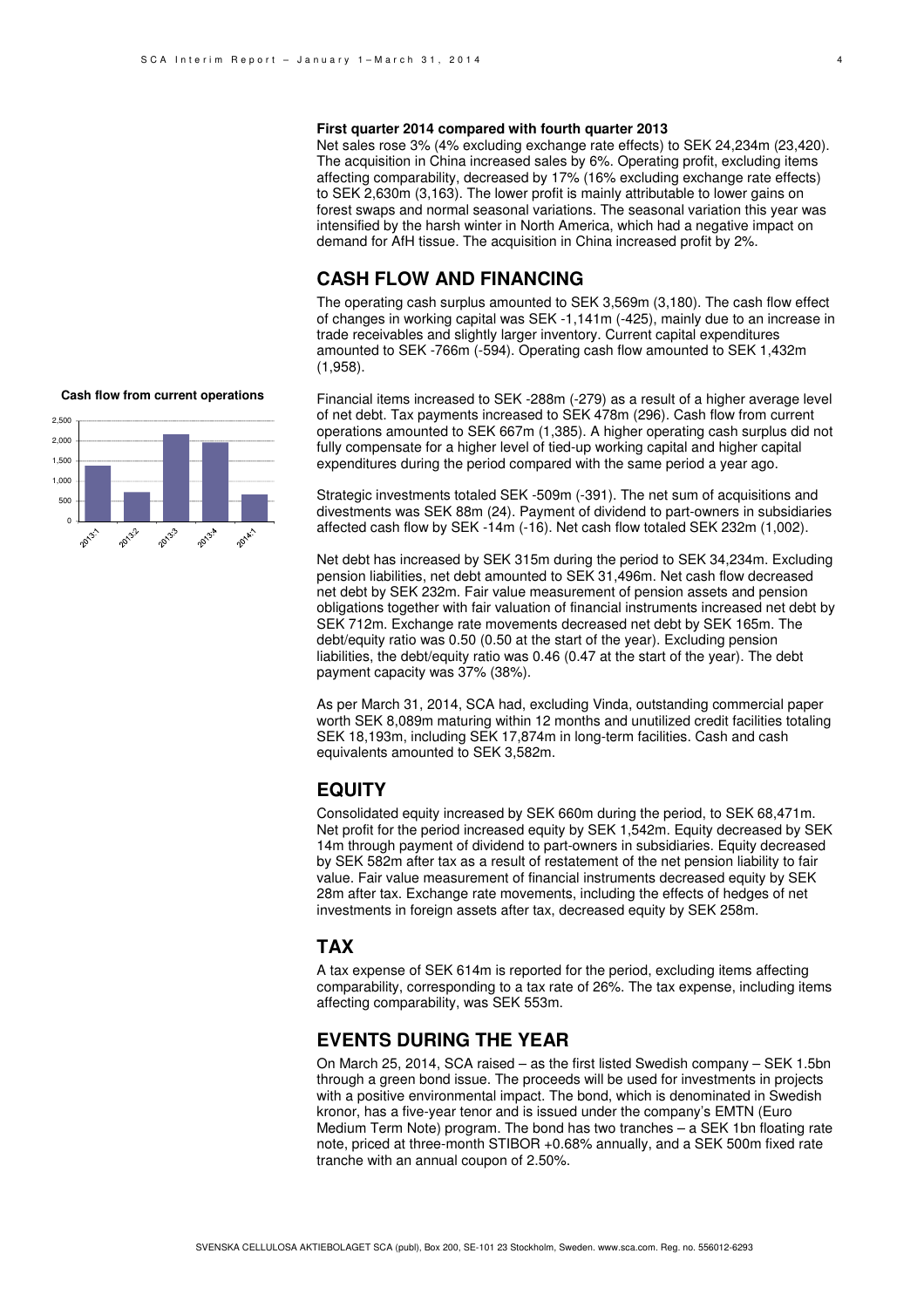**Share of Group, net sales 1403**



**Share of Group, operating profit 1403**

29%

# **PERSONAL CARE**

| SEK <sub>m</sub>     | 1403  | 1303  | $\%$ |
|----------------------|-------|-------|------|
| Net sales            | 7.242 | 7.301 | $-1$ |
| Operating surplus    | 1.069 | 1,126 | -5   |
| Operating profit*    | 822   | 878   | -6   |
| Operating margin, %* | 11.4  | 12.0  |      |
| Operating cash flow  | 329   | 801   |      |

\*) Excluding restructuring costs, which are reported as items affecting comparability outside of the business area.

**January–March 2014 compared with corresponding period a year ago**  Net sales decreased by 1% (increase of 1% excluding exchange rate effects) to SEK 7,242m (7,301). Higher volumes increased sales by 1%. In emerging markets, sales rose 4% excluding exchange rate effects.

During the first quarter of 2014, new innovations and products were launched under the TENA, Libero and Drypers brands.

Sales of incontinence products under the global leading TENA brand rose 1%, excluding exchange rate effects, driven mainly by emerging markets. Sales of baby diapers decreased by 3%, excluding exchange rate effects, mainly related to Latin America and Asia. Sales of feminine care products rose 11%, excluding exchange rate effects, mainly attributable to emerging markets.

Operating profit, excluding items affecting comparability, decreased by 6% and amounted to SEK 822m (878). Profit was negatively affected by higher raw material costs and investments in increased marketing activities. Negative transaction exchange rate effects as a result of weakened currencies in emerging markets reduced the operating margin by approximately 1 percentage point. Profit was favorably affected by higher volumes and cost savings. Incontinence products and feminine care products showed improved earnings compared with the preceding year, while profit for baby diapers was lower.

The operating cash surplus amounted to SEK 1,070m (1,128). Operating cash flow decreased to SEK 329m (801) as a result of a higher level of tied-up working capital and increased investments.

#### **First quarter 2014 compared with fourth quarter 2013**

Net sales decreased by 4% (2% excluding exchange rate effects) to SEK 7,242m (7,578). Operating profit, excluding items affecting comparability, decreased by 4% (3% excluding exchange rate effects) as a result of normal seasonal variations for incontinence products. Profit was favorably affected by cost savings. Baby diapers showed an improved profit.

**Net sales** 8,000 7,500 7,000 6,500 6,000 5,500 5,000 4,500 4,000 20132 **POLA** 2013.3 2013:4 2013:1

**Operating profit and margin**



| Deviations, operating profit (%) |         |  |
|----------------------------------|---------|--|
| 1403 vs. 1303                    |         |  |
| Price/mix                        |         |  |
| Volume                           | -3<br>8 |  |
| Raw material                     | -9      |  |
| Energy                           | ŋ       |  |
| Currency                         | ŋ       |  |
| Other                            | -2      |  |
|                                  |         |  |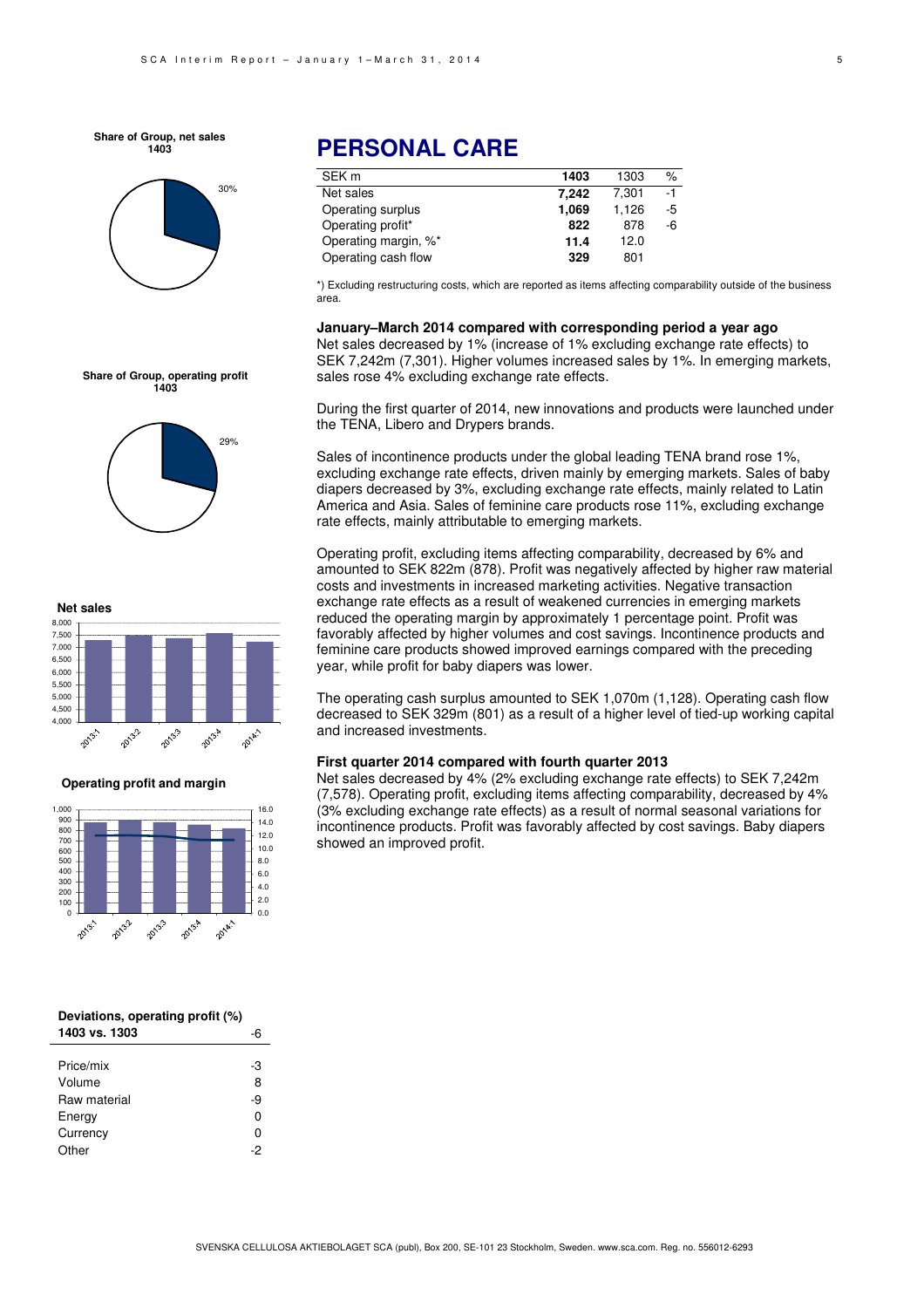**Share of Group, net sales 1403**



# **TISSUE**

| SEK <sub>m</sub>     | 1403   | 1303   | %  |
|----------------------|--------|--------|----|
| Net sales            | 13.116 | 11.899 | 10 |
| Operating surplus    | 2.143  | 1.895  | 13 |
| Operating profit*    | 1,393  | 1.266  | 10 |
| Operating margin, %* | 10.6   | 10.6   |    |
| Operating cash flow  | 1.132  | 1.124  |    |
|                      |        |        |    |

\*) Excluding restructuring costs, which are reported as items affecting comparability outside of the business area.

Cost savings related to the acquisition of Georgia-Pacific's European tissue operations amounted to SEK 136m during the first quarter of 2014, corresponding to an annual rate of approximately EUR 60m. Total cost savings are expected to be EUR 125m upon full effect in 2016. The program is progressing according to plan.

**January–March 2014 compared with corresponding period a year ago**  Net sales rose 10% (12% excluding exchange rate effects and divestments) to SEK 13,116m (11,899). The harsh winter in North America had a negative impact on sales of AfH tissue. The acquisition of the majority shareholding in the Chinese company Vinda increased sales by 12%, while divestments lowered sales by 4%. Sales in emerging markets rose 73%, excluding exchange rate effects. The acquisition in China increased sales in emerging markets by 64%.

During the first quarter of 2014, new innovations and products were launched under the Tork, Tempo, Plenty and Zewa brands.

Sales of consumer tissue rose 17%, excluding exchange rate effects and divestments, mainly related to the acquisition in China.

Sales of AfH tissue rose 7%, excluding exchange rate effects, mainly related to the acquisition in China.

Operating profit, excluding items affecting comparability, rose 10% (14% excluding exchange rate effects and divestments) to SEK 1,393m (1,266). The acquisition in China, higher volumes, higher prices, cost savings and lower raw material and energy costs contributed to the earnings growth. The harsh winter in North America had a negative impact on sales. The acquisition in China increased profit by 7%. Divestments in Europe had a negative impact on profit, by 6%.

The operating cash surplus increased to SEK 2,140m (1,885). Operating cash flow increased to SEK 1,132m (1,124). The higher operating cash surplus compensated for higher capital expenditures.

#### **First quarter 2014 compared with fourth quarter 2013**

Net sales rose 6% (7% excluding exchange rate effects) to SEK 13,116m (12,357). The acquisition in China increased sales by 12%. Operating profit, excluding items affecting comparability, decreased by 13% (12% excluding exchange rate effects). The lower profit is mainly attributable to normal seasonal variations, which were intensified this year by the harsh winter in North America. Cost savings had a favorable impact on profit. The acquisition in China increased profit by 4%.







#### **Operating profit and margin**



| Deviations, operating profit (%) |    |
|----------------------------------|----|
| 1403 vs. 1303                    | 10 |

| Price/mix    | 1 |
|--------------|---|
| Volume       | 2 |
| Raw material | 1 |
| Energy       | 1 |
| Currency     | 2 |
| Other        | з |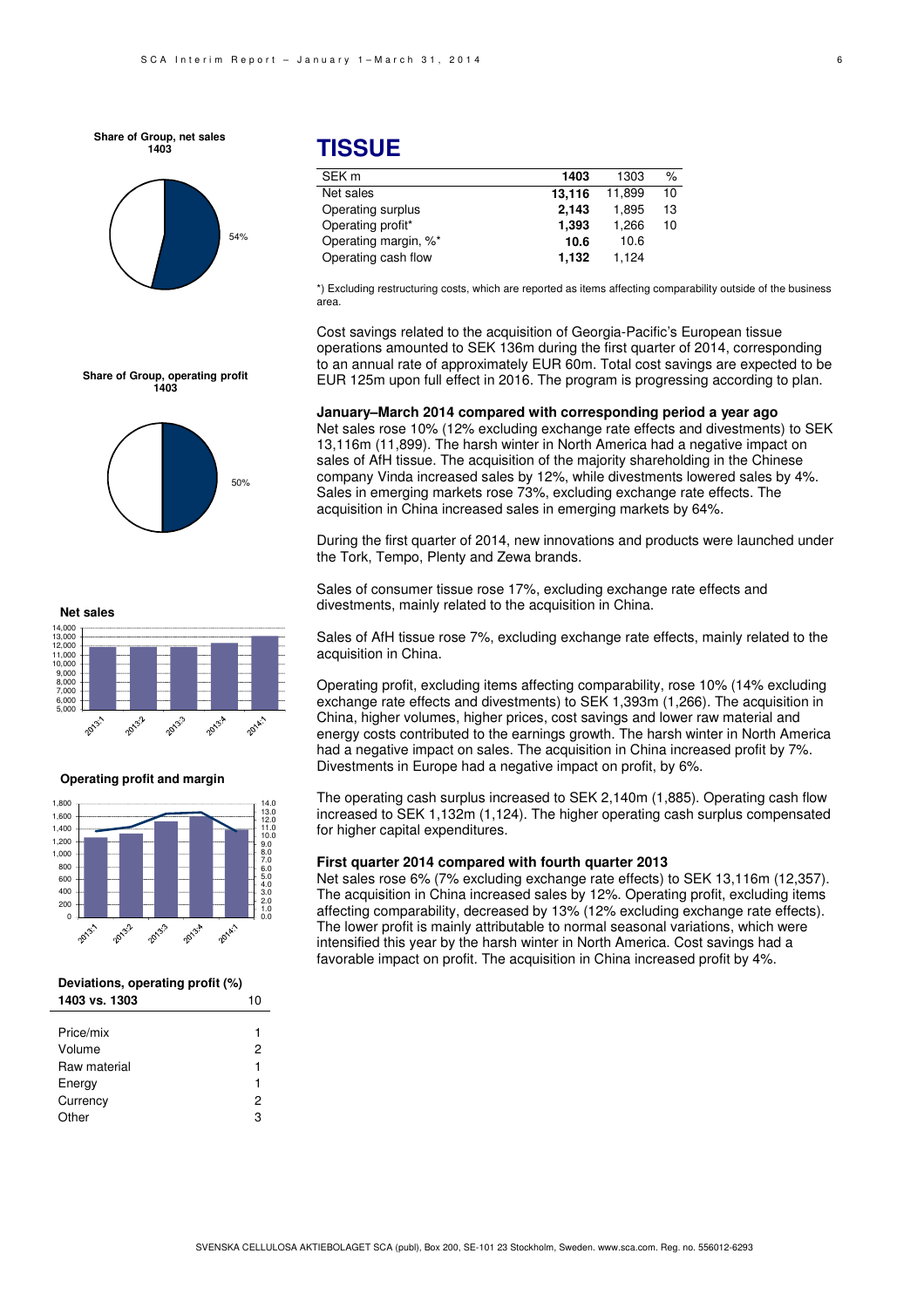**Share of Group, net sales 1403**



#### **Share of Group, operating profit 1403**





#### **Operating profit and margin**



#### **Deviations, operating profit (%) 1403 vs. 1303** 128

| Price/mix*   | 111 |
|--------------|-----|
| Volume       | 6   |
| Raw material | 1   |
| Energy       | 9   |
| Currency     |     |
| Other        |     |

**The price/mix include exchange rate effects of approximately 33% (SEK 85m).** 

## **FOREST PRODUCTS**

| SEK <sub>m</sub>                       | 1403  | 1303  | $\%$ |
|----------------------------------------|-------|-------|------|
| Deliveries                             |       |       |      |
| - Publication papers, thousand tonnes* | 216   | 356   | -39  |
| - Solid-wood products, thousand $m3$   | 537   | 521   | 3    |
| - Kraftliner products, thousand tonnes | 207   | 188   | 10   |
| - Pulp products, thousand tonnes       | 132   | 129   | 2    |
| Net sales                              | 3,999 | 4.248 | -6   |
| Operating surplus                      | 883   | 612   | 44   |
| Operating profit**                     | 586   | 257   | 128  |
| Operating margin, %**                  | 14.7  | 6.0   |      |
| Operating cash flow                    | 238   | 296   |      |

\*) Adjusted for the divestment of Laakirchen, deliveries increased by 1%. \*\*) Excluding restructuring costs, which are reported as items affecting comparability outside of the business area.

The ongoing efficiency program led to an earnings improvement of SEK 245m during the first quarter of 2014, corresponding to an annual rate of approximately SEK 980m. The total earnings improvement is expected to amount to SEK 1.3bn upon full effect in 2015. The program is progressing according to plan.

During the second quarter of 2014, maintenance stops will be carried out at three production plants, which is expected to have a negative earnings impact of approximately SEK 80m.

#### **January–March 2014 compared with corresponding period a year ago**

Net sales decreased by 6% (increase of 11% excluding the divestment) to SEK 3,999m (4,248). Higher prices and higher volumes increased sales by 7% and 4%, respectively. The divestment of the publication paper mill in Laakirchen decreased sales by 17%.

Publication paper showed higher volumes and higher prices. Sales of kraftliner, solid-wood products and pulp increased as a result of higher volumes and higher prices.

Operating profit, excluding items affecting comparability, rose 128% (140% excluding the divestment) to SEK 586m (257). Higher prices, higher volumes, cost savings and lower energy costs contributed to the earnings increase. The divestment of the publication paper mill in Laakirchen had a negative impact on earnings, by 12%. Profit also includes gains on forest swaps, totaling SEK 152m (121).

The operating cash surplus was SEK 521m (274) and operating cash flow totaled SEK 238m (296).

#### **First quarter 2014 compared with fourth quarter 2013**

Net sales rose 10% to SEK 3,999m (3,646). Operating profit, excluding items affecting comparability, decreased by 36%. The lower profit is mainly due to lower gains on forest swaps, but also by higher logging costs associated with storm felling.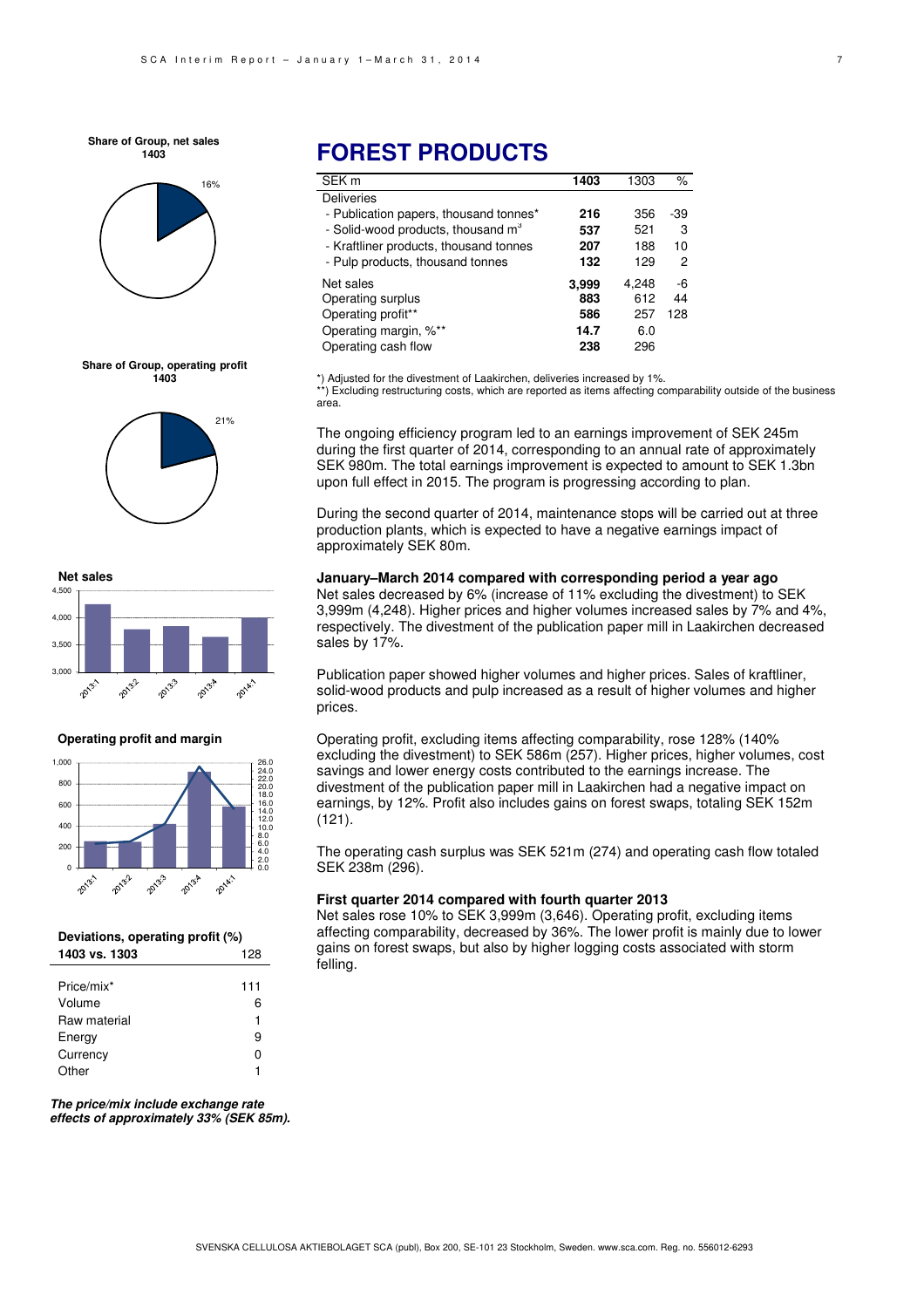## **SHARE DISTRIBUTION**

| March 31, 2014             | Class A    | Class B     | Total       |
|----------------------------|------------|-------------|-------------|
| Registered number of       |            |             |             |
| shares                     | 87.417.535 | 617.692.559 | 705.110.094 |
| - of which treasury shares |            | 2,767,605   | 2,767,605   |

At the end of the reporting period the proportion of Class A shares was 12.4%. During the first quarter, no Class A shares were converted to Class B shares. The total number of votes in the company is 1,491,867,909.

## **FUTURE REPORTS**

In 2014, quarterly reports will be published on July 18 and October 29. The year-end report for 2014 will be published on January 30, 2015.

## **INVITATION TO PRESS CONFERENCE ON Q1 INTERIM REPORT 2014**

Media and analysts are invited to a press conference, where this interim report will be presented by Jan Johansson, President and CEO of SCA.

Time: 10:00 CET, Tuesday, April 29, 2014 Location: SCA's headquarters, Waterfront Building, Klarabergsviadukten 63, Stockholm, Sweden.

The presentation will be webcast at www.sca.com. To participate, call: +44 (0)20 7162 0077, +1 (334) 323-6201 or + 46 (0)8 5052 0110.

Stockholm, April 29, 2014 SVENSKA CELLULOSA AKTIEBOLAG SCA (publ)

Jan Johansson President and CEO

#### **For further information, please contact:**

Johan Karlsson, Vice President Investor Relations, Group Function Communications, +46 8 788 51 30 Boo Ehlin, Vice President Media Relations, Group Function Communications, +46 8 788 51 36 Joséphine Edwall-Björklund, Senior Vice President, Group Function Communications, +46 8 788 52 34

#### **NB**

SCA discloses the information provided herein pursuant to the Securities Markets Act. This report has been prepared in both Swedish and English versions. In case of variations in the content between the two versions, the Swedish version shall govern. Submitted for publication on April 29, 2014, at 8.00 CET. This report has not been reviewed by the company's auditors.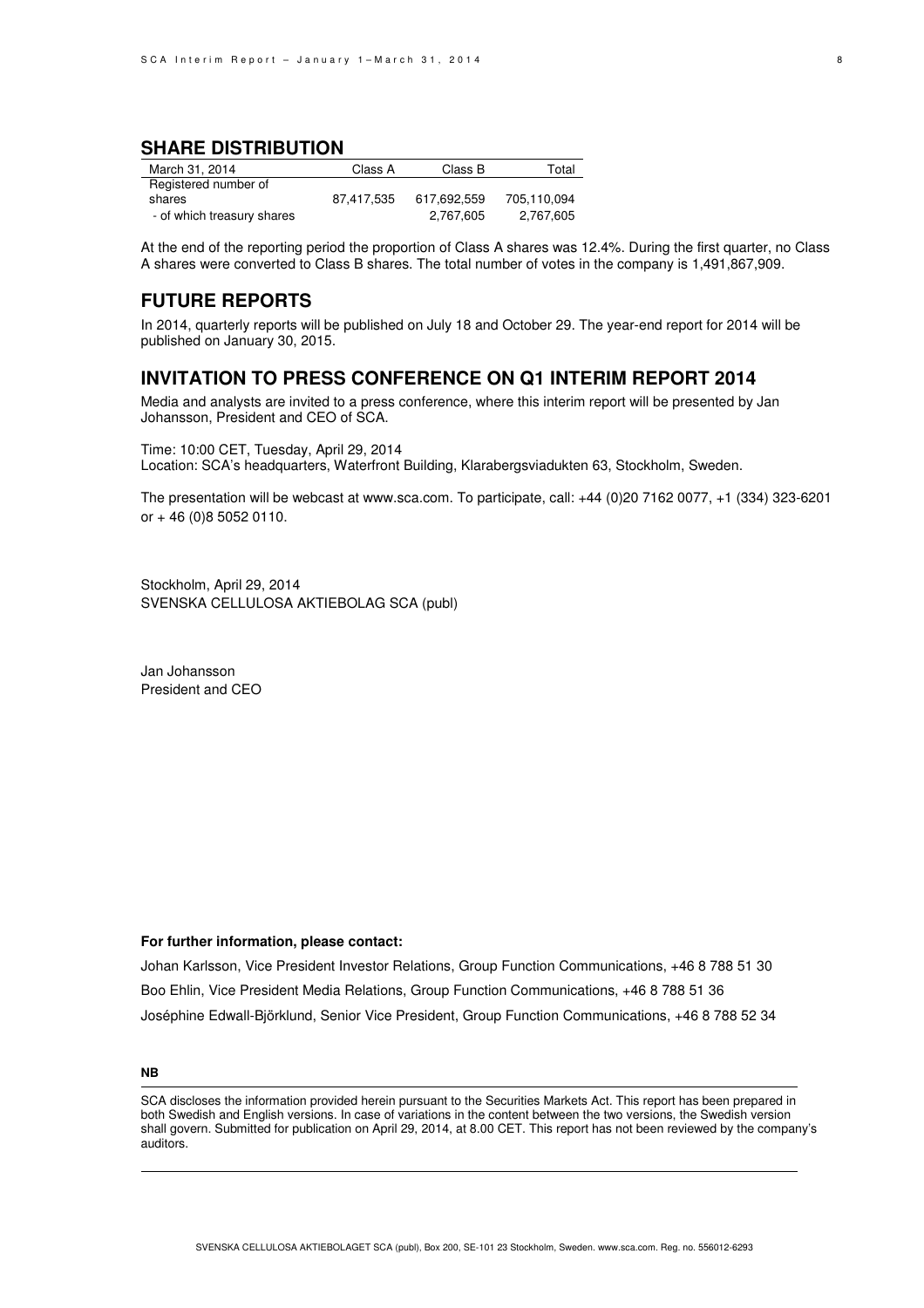# **OPERATING CASH FLOW ANALYSIS**

| SEK <sub>m</sub>                                              | 1403      | 1303      |
|---------------------------------------------------------------|-----------|-----------|
| Operating cash surplus                                        | 3,569     | 3,180     |
| Change in working capital                                     | $-1,141$  | $-425$    |
| Current capital expenditures, net                             | $-766$    | $-594$    |
| Restructuring costs, etc.                                     | $-230$    | $-203$    |
| Operating cash flow                                           | 1,432     | 1,958     |
|                                                               |           |           |
| <b>Financial items</b>                                        | $-288$    | $-279$    |
| Income taxes paid                                             | $-478$    | $-296$    |
| Other                                                         | 1         | 2         |
| Cash flow from current operations                             | 667       | 1,385     |
|                                                               |           |           |
| Acquisitions                                                  | 88        | 21        |
| Strategic capital expenditures, fixed assets                  | $-509$    | $-391$    |
| <b>Divestments</b>                                            | 0         | 3         |
| Cash flow before dividend                                     | 246       | 1,018     |
| Dividend                                                      | $-14$     | $-16$     |
| Net cash flow                                                 | 232       | 1,002     |
|                                                               |           |           |
| Net debt at the start of the period                           | $-33,919$ | $-33,063$ |
| Net cash flow                                                 | 232       | 1,002     |
| Remeasurement to equity                                       | $-712$    | 935       |
| Currency effects                                              | 165       | 305       |
| Effect of reclassification of operating liability to net debt | 0         | $-186$    |
| Net debt at the end of the period                             | $-34,234$ | $-31,007$ |
|                                                               |           |           |
|                                                               |           |           |
| Debt/equity ratio                                             | 0.50      | 0.50      |

**Debt payment capacity, % 37** 38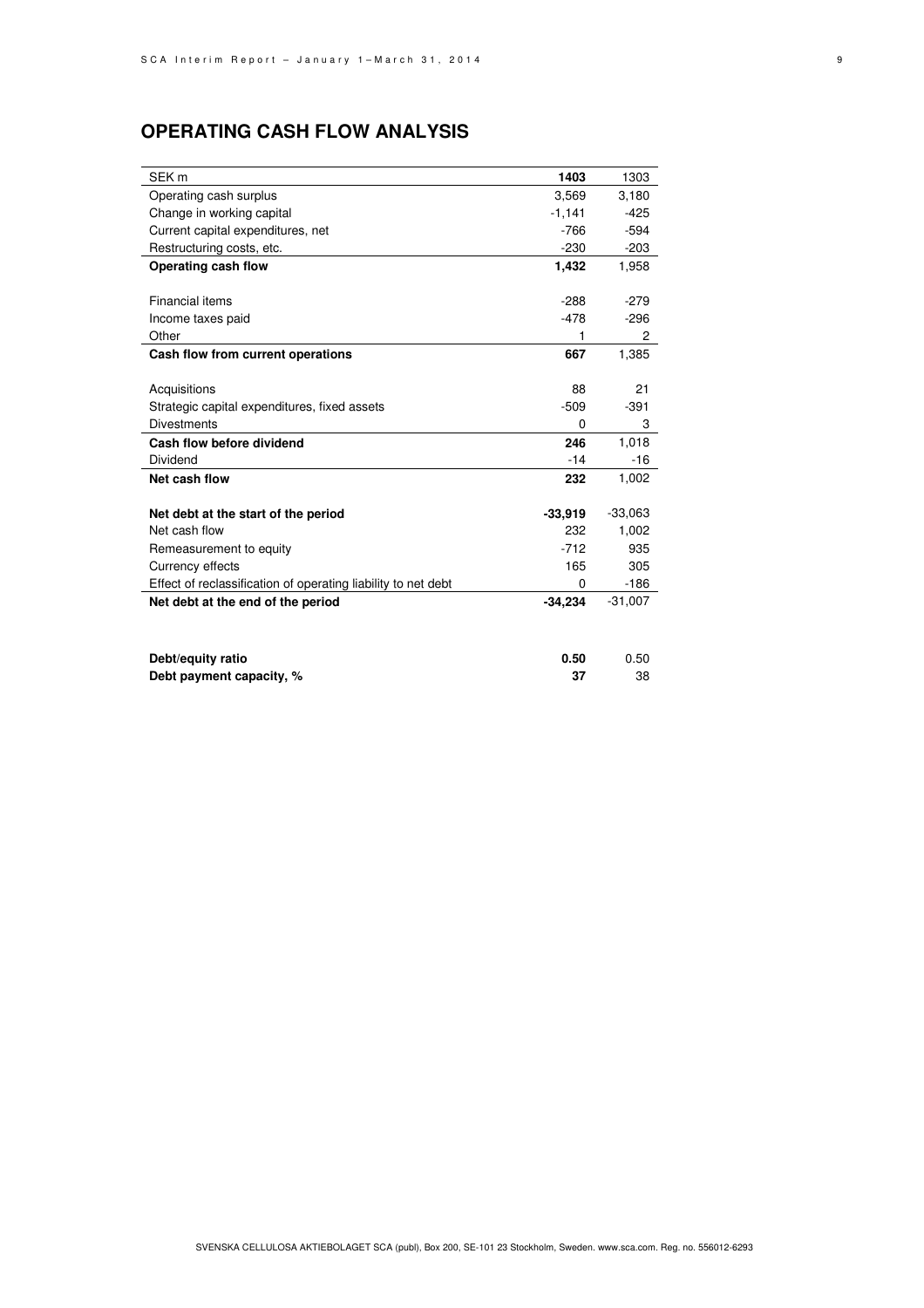# **CASH FLOW STATEMENT**

| <b>Operating activities</b><br>Profit before tax<br>2,095<br>1,618<br>Adjustment for non-cash items <sup>1</sup><br>919<br>1,053<br>3,014<br>2,671<br>$-478$<br>-296<br>Paid tax<br>Cash flow from operating activities<br>before changes in working capital<br>2,536<br>2,375<br>Cash flow from changes in working capital<br>Change in inventories<br>$-255$<br>231<br>Change in operating receivables<br>$-820$<br>-902<br>164<br>Change in operating liabilities<br>16<br>1,395<br>Cash flow from operating activities<br>1,950<br><b>Investing activities</b><br>Acquisition of operations<br>$-106$<br>21<br>Sold operations<br>0<br>$-10$<br>Acquisition tangible and intangible assets<br>$-1,311$<br>$-1,195$<br>Sale of tangible assets<br>210<br>36<br>Payment of loans to external parties<br>$-35$<br>0<br>Repayment of loans from external parties<br>0<br>56<br>Cash flow from investing activities<br>$-1,416$<br>$-918$<br><b>Financing activities</b><br>Amortization of debt<br>$-136$<br>$-653$<br>Dividends paid<br>$-14$<br>-16<br>Cash flow from financing activities<br>$-150$<br>-669<br>$-171$<br>Cash flow for the period<br>363<br>Cash and cash equivalents at the beginning of the year<br>3,785<br>2,118<br>Exchange rate differences in cash and cash equivalents<br>$-32$<br>-40<br>Cash and cash equivalents at the end of the period<br>3,582<br>2,441<br>1.98<br>2.77<br>Cash flow from operating activities per share, SEK<br>Reconciliation with operating cash flow analysis<br>Cash flow for the period<br>$-171$<br>363<br><b>Deducted items:</b><br>Payment of loans to external parties<br>35<br>0<br>-56<br>Repayment of loans from external parties<br>0<br>Amortization of debt<br>653<br>136<br><b>Added items:</b><br>13<br>Net debt in acquired and divested operations<br>194<br>38<br>29<br>Accrued interest<br>Net cash flow according to operating cash flow analysis<br>232<br>1,002<br><sup>1</sup> Depreciation and impairment, fixed assets<br>1,305<br>1,412<br>Fair-value measurement/net growth of forest assets<br>$-209$<br>-247<br>-161<br>-133<br>Gains sale/swap of assets<br>Unpaid related to efficiency programs<br>0<br>158<br>Payments related to efficiency programs, already recognized<br>-99<br>-159<br>Other<br>83<br>22<br>Total<br>919<br>1,053 | SEK m | 1403 | 1303 |
|------------------------------------------------------------------------------------------------------------------------------------------------------------------------------------------------------------------------------------------------------------------------------------------------------------------------------------------------------------------------------------------------------------------------------------------------------------------------------------------------------------------------------------------------------------------------------------------------------------------------------------------------------------------------------------------------------------------------------------------------------------------------------------------------------------------------------------------------------------------------------------------------------------------------------------------------------------------------------------------------------------------------------------------------------------------------------------------------------------------------------------------------------------------------------------------------------------------------------------------------------------------------------------------------------------------------------------------------------------------------------------------------------------------------------------------------------------------------------------------------------------------------------------------------------------------------------------------------------------------------------------------------------------------------------------------------------------------------------------------------------------------------------------------------------------------------------------------------------------------------------------------------------------------------------------------------------------------------------------------------------------------------------------------------------------------------------------------------------------------------------------------------------------------------------------------------------------------------------------------------------------------------------------------------------------------------------|-------|------|------|
|                                                                                                                                                                                                                                                                                                                                                                                                                                                                                                                                                                                                                                                                                                                                                                                                                                                                                                                                                                                                                                                                                                                                                                                                                                                                                                                                                                                                                                                                                                                                                                                                                                                                                                                                                                                                                                                                                                                                                                                                                                                                                                                                                                                                                                                                                                                              |       |      |      |
|                                                                                                                                                                                                                                                                                                                                                                                                                                                                                                                                                                                                                                                                                                                                                                                                                                                                                                                                                                                                                                                                                                                                                                                                                                                                                                                                                                                                                                                                                                                                                                                                                                                                                                                                                                                                                                                                                                                                                                                                                                                                                                                                                                                                                                                                                                                              |       |      |      |
|                                                                                                                                                                                                                                                                                                                                                                                                                                                                                                                                                                                                                                                                                                                                                                                                                                                                                                                                                                                                                                                                                                                                                                                                                                                                                                                                                                                                                                                                                                                                                                                                                                                                                                                                                                                                                                                                                                                                                                                                                                                                                                                                                                                                                                                                                                                              |       |      |      |
|                                                                                                                                                                                                                                                                                                                                                                                                                                                                                                                                                                                                                                                                                                                                                                                                                                                                                                                                                                                                                                                                                                                                                                                                                                                                                                                                                                                                                                                                                                                                                                                                                                                                                                                                                                                                                                                                                                                                                                                                                                                                                                                                                                                                                                                                                                                              |       |      |      |
|                                                                                                                                                                                                                                                                                                                                                                                                                                                                                                                                                                                                                                                                                                                                                                                                                                                                                                                                                                                                                                                                                                                                                                                                                                                                                                                                                                                                                                                                                                                                                                                                                                                                                                                                                                                                                                                                                                                                                                                                                                                                                                                                                                                                                                                                                                                              |       |      |      |
|                                                                                                                                                                                                                                                                                                                                                                                                                                                                                                                                                                                                                                                                                                                                                                                                                                                                                                                                                                                                                                                                                                                                                                                                                                                                                                                                                                                                                                                                                                                                                                                                                                                                                                                                                                                                                                                                                                                                                                                                                                                                                                                                                                                                                                                                                                                              |       |      |      |
|                                                                                                                                                                                                                                                                                                                                                                                                                                                                                                                                                                                                                                                                                                                                                                                                                                                                                                                                                                                                                                                                                                                                                                                                                                                                                                                                                                                                                                                                                                                                                                                                                                                                                                                                                                                                                                                                                                                                                                                                                                                                                                                                                                                                                                                                                                                              |       |      |      |
|                                                                                                                                                                                                                                                                                                                                                                                                                                                                                                                                                                                                                                                                                                                                                                                                                                                                                                                                                                                                                                                                                                                                                                                                                                                                                                                                                                                                                                                                                                                                                                                                                                                                                                                                                                                                                                                                                                                                                                                                                                                                                                                                                                                                                                                                                                                              |       |      |      |
|                                                                                                                                                                                                                                                                                                                                                                                                                                                                                                                                                                                                                                                                                                                                                                                                                                                                                                                                                                                                                                                                                                                                                                                                                                                                                                                                                                                                                                                                                                                                                                                                                                                                                                                                                                                                                                                                                                                                                                                                                                                                                                                                                                                                                                                                                                                              |       |      |      |
|                                                                                                                                                                                                                                                                                                                                                                                                                                                                                                                                                                                                                                                                                                                                                                                                                                                                                                                                                                                                                                                                                                                                                                                                                                                                                                                                                                                                                                                                                                                                                                                                                                                                                                                                                                                                                                                                                                                                                                                                                                                                                                                                                                                                                                                                                                                              |       |      |      |
|                                                                                                                                                                                                                                                                                                                                                                                                                                                                                                                                                                                                                                                                                                                                                                                                                                                                                                                                                                                                                                                                                                                                                                                                                                                                                                                                                                                                                                                                                                                                                                                                                                                                                                                                                                                                                                                                                                                                                                                                                                                                                                                                                                                                                                                                                                                              |       |      |      |
|                                                                                                                                                                                                                                                                                                                                                                                                                                                                                                                                                                                                                                                                                                                                                                                                                                                                                                                                                                                                                                                                                                                                                                                                                                                                                                                                                                                                                                                                                                                                                                                                                                                                                                                                                                                                                                                                                                                                                                                                                                                                                                                                                                                                                                                                                                                              |       |      |      |
|                                                                                                                                                                                                                                                                                                                                                                                                                                                                                                                                                                                                                                                                                                                                                                                                                                                                                                                                                                                                                                                                                                                                                                                                                                                                                                                                                                                                                                                                                                                                                                                                                                                                                                                                                                                                                                                                                                                                                                                                                                                                                                                                                                                                                                                                                                                              |       |      |      |
|                                                                                                                                                                                                                                                                                                                                                                                                                                                                                                                                                                                                                                                                                                                                                                                                                                                                                                                                                                                                                                                                                                                                                                                                                                                                                                                                                                                                                                                                                                                                                                                                                                                                                                                                                                                                                                                                                                                                                                                                                                                                                                                                                                                                                                                                                                                              |       |      |      |
|                                                                                                                                                                                                                                                                                                                                                                                                                                                                                                                                                                                                                                                                                                                                                                                                                                                                                                                                                                                                                                                                                                                                                                                                                                                                                                                                                                                                                                                                                                                                                                                                                                                                                                                                                                                                                                                                                                                                                                                                                                                                                                                                                                                                                                                                                                                              |       |      |      |
|                                                                                                                                                                                                                                                                                                                                                                                                                                                                                                                                                                                                                                                                                                                                                                                                                                                                                                                                                                                                                                                                                                                                                                                                                                                                                                                                                                                                                                                                                                                                                                                                                                                                                                                                                                                                                                                                                                                                                                                                                                                                                                                                                                                                                                                                                                                              |       |      |      |
|                                                                                                                                                                                                                                                                                                                                                                                                                                                                                                                                                                                                                                                                                                                                                                                                                                                                                                                                                                                                                                                                                                                                                                                                                                                                                                                                                                                                                                                                                                                                                                                                                                                                                                                                                                                                                                                                                                                                                                                                                                                                                                                                                                                                                                                                                                                              |       |      |      |
|                                                                                                                                                                                                                                                                                                                                                                                                                                                                                                                                                                                                                                                                                                                                                                                                                                                                                                                                                                                                                                                                                                                                                                                                                                                                                                                                                                                                                                                                                                                                                                                                                                                                                                                                                                                                                                                                                                                                                                                                                                                                                                                                                                                                                                                                                                                              |       |      |      |
|                                                                                                                                                                                                                                                                                                                                                                                                                                                                                                                                                                                                                                                                                                                                                                                                                                                                                                                                                                                                                                                                                                                                                                                                                                                                                                                                                                                                                                                                                                                                                                                                                                                                                                                                                                                                                                                                                                                                                                                                                                                                                                                                                                                                                                                                                                                              |       |      |      |
|                                                                                                                                                                                                                                                                                                                                                                                                                                                                                                                                                                                                                                                                                                                                                                                                                                                                                                                                                                                                                                                                                                                                                                                                                                                                                                                                                                                                                                                                                                                                                                                                                                                                                                                                                                                                                                                                                                                                                                                                                                                                                                                                                                                                                                                                                                                              |       |      |      |
|                                                                                                                                                                                                                                                                                                                                                                                                                                                                                                                                                                                                                                                                                                                                                                                                                                                                                                                                                                                                                                                                                                                                                                                                                                                                                                                                                                                                                                                                                                                                                                                                                                                                                                                                                                                                                                                                                                                                                                                                                                                                                                                                                                                                                                                                                                                              |       |      |      |
|                                                                                                                                                                                                                                                                                                                                                                                                                                                                                                                                                                                                                                                                                                                                                                                                                                                                                                                                                                                                                                                                                                                                                                                                                                                                                                                                                                                                                                                                                                                                                                                                                                                                                                                                                                                                                                                                                                                                                                                                                                                                                                                                                                                                                                                                                                                              |       |      |      |
|                                                                                                                                                                                                                                                                                                                                                                                                                                                                                                                                                                                                                                                                                                                                                                                                                                                                                                                                                                                                                                                                                                                                                                                                                                                                                                                                                                                                                                                                                                                                                                                                                                                                                                                                                                                                                                                                                                                                                                                                                                                                                                                                                                                                                                                                                                                              |       |      |      |
|                                                                                                                                                                                                                                                                                                                                                                                                                                                                                                                                                                                                                                                                                                                                                                                                                                                                                                                                                                                                                                                                                                                                                                                                                                                                                                                                                                                                                                                                                                                                                                                                                                                                                                                                                                                                                                                                                                                                                                                                                                                                                                                                                                                                                                                                                                                              |       |      |      |
|                                                                                                                                                                                                                                                                                                                                                                                                                                                                                                                                                                                                                                                                                                                                                                                                                                                                                                                                                                                                                                                                                                                                                                                                                                                                                                                                                                                                                                                                                                                                                                                                                                                                                                                                                                                                                                                                                                                                                                                                                                                                                                                                                                                                                                                                                                                              |       |      |      |
|                                                                                                                                                                                                                                                                                                                                                                                                                                                                                                                                                                                                                                                                                                                                                                                                                                                                                                                                                                                                                                                                                                                                                                                                                                                                                                                                                                                                                                                                                                                                                                                                                                                                                                                                                                                                                                                                                                                                                                                                                                                                                                                                                                                                                                                                                                                              |       |      |      |
|                                                                                                                                                                                                                                                                                                                                                                                                                                                                                                                                                                                                                                                                                                                                                                                                                                                                                                                                                                                                                                                                                                                                                                                                                                                                                                                                                                                                                                                                                                                                                                                                                                                                                                                                                                                                                                                                                                                                                                                                                                                                                                                                                                                                                                                                                                                              |       |      |      |
|                                                                                                                                                                                                                                                                                                                                                                                                                                                                                                                                                                                                                                                                                                                                                                                                                                                                                                                                                                                                                                                                                                                                                                                                                                                                                                                                                                                                                                                                                                                                                                                                                                                                                                                                                                                                                                                                                                                                                                                                                                                                                                                                                                                                                                                                                                                              |       |      |      |
|                                                                                                                                                                                                                                                                                                                                                                                                                                                                                                                                                                                                                                                                                                                                                                                                                                                                                                                                                                                                                                                                                                                                                                                                                                                                                                                                                                                                                                                                                                                                                                                                                                                                                                                                                                                                                                                                                                                                                                                                                                                                                                                                                                                                                                                                                                                              |       |      |      |
|                                                                                                                                                                                                                                                                                                                                                                                                                                                                                                                                                                                                                                                                                                                                                                                                                                                                                                                                                                                                                                                                                                                                                                                                                                                                                                                                                                                                                                                                                                                                                                                                                                                                                                                                                                                                                                                                                                                                                                                                                                                                                                                                                                                                                                                                                                                              |       |      |      |
|                                                                                                                                                                                                                                                                                                                                                                                                                                                                                                                                                                                                                                                                                                                                                                                                                                                                                                                                                                                                                                                                                                                                                                                                                                                                                                                                                                                                                                                                                                                                                                                                                                                                                                                                                                                                                                                                                                                                                                                                                                                                                                                                                                                                                                                                                                                              |       |      |      |
|                                                                                                                                                                                                                                                                                                                                                                                                                                                                                                                                                                                                                                                                                                                                                                                                                                                                                                                                                                                                                                                                                                                                                                                                                                                                                                                                                                                                                                                                                                                                                                                                                                                                                                                                                                                                                                                                                                                                                                                                                                                                                                                                                                                                                                                                                                                              |       |      |      |
|                                                                                                                                                                                                                                                                                                                                                                                                                                                                                                                                                                                                                                                                                                                                                                                                                                                                                                                                                                                                                                                                                                                                                                                                                                                                                                                                                                                                                                                                                                                                                                                                                                                                                                                                                                                                                                                                                                                                                                                                                                                                                                                                                                                                                                                                                                                              |       |      |      |
|                                                                                                                                                                                                                                                                                                                                                                                                                                                                                                                                                                                                                                                                                                                                                                                                                                                                                                                                                                                                                                                                                                                                                                                                                                                                                                                                                                                                                                                                                                                                                                                                                                                                                                                                                                                                                                                                                                                                                                                                                                                                                                                                                                                                                                                                                                                              |       |      |      |
|                                                                                                                                                                                                                                                                                                                                                                                                                                                                                                                                                                                                                                                                                                                                                                                                                                                                                                                                                                                                                                                                                                                                                                                                                                                                                                                                                                                                                                                                                                                                                                                                                                                                                                                                                                                                                                                                                                                                                                                                                                                                                                                                                                                                                                                                                                                              |       |      |      |
|                                                                                                                                                                                                                                                                                                                                                                                                                                                                                                                                                                                                                                                                                                                                                                                                                                                                                                                                                                                                                                                                                                                                                                                                                                                                                                                                                                                                                                                                                                                                                                                                                                                                                                                                                                                                                                                                                                                                                                                                                                                                                                                                                                                                                                                                                                                              |       |      |      |
|                                                                                                                                                                                                                                                                                                                                                                                                                                                                                                                                                                                                                                                                                                                                                                                                                                                                                                                                                                                                                                                                                                                                                                                                                                                                                                                                                                                                                                                                                                                                                                                                                                                                                                                                                                                                                                                                                                                                                                                                                                                                                                                                                                                                                                                                                                                              |       |      |      |
|                                                                                                                                                                                                                                                                                                                                                                                                                                                                                                                                                                                                                                                                                                                                                                                                                                                                                                                                                                                                                                                                                                                                                                                                                                                                                                                                                                                                                                                                                                                                                                                                                                                                                                                                                                                                                                                                                                                                                                                                                                                                                                                                                                                                                                                                                                                              |       |      |      |
|                                                                                                                                                                                                                                                                                                                                                                                                                                                                                                                                                                                                                                                                                                                                                                                                                                                                                                                                                                                                                                                                                                                                                                                                                                                                                                                                                                                                                                                                                                                                                                                                                                                                                                                                                                                                                                                                                                                                                                                                                                                                                                                                                                                                                                                                                                                              |       |      |      |
|                                                                                                                                                                                                                                                                                                                                                                                                                                                                                                                                                                                                                                                                                                                                                                                                                                                                                                                                                                                                                                                                                                                                                                                                                                                                                                                                                                                                                                                                                                                                                                                                                                                                                                                                                                                                                                                                                                                                                                                                                                                                                                                                                                                                                                                                                                                              |       |      |      |
|                                                                                                                                                                                                                                                                                                                                                                                                                                                                                                                                                                                                                                                                                                                                                                                                                                                                                                                                                                                                                                                                                                                                                                                                                                                                                                                                                                                                                                                                                                                                                                                                                                                                                                                                                                                                                                                                                                                                                                                                                                                                                                                                                                                                                                                                                                                              |       |      |      |
|                                                                                                                                                                                                                                                                                                                                                                                                                                                                                                                                                                                                                                                                                                                                                                                                                                                                                                                                                                                                                                                                                                                                                                                                                                                                                                                                                                                                                                                                                                                                                                                                                                                                                                                                                                                                                                                                                                                                                                                                                                                                                                                                                                                                                                                                                                                              |       |      |      |
|                                                                                                                                                                                                                                                                                                                                                                                                                                                                                                                                                                                                                                                                                                                                                                                                                                                                                                                                                                                                                                                                                                                                                                                                                                                                                                                                                                                                                                                                                                                                                                                                                                                                                                                                                                                                                                                                                                                                                                                                                                                                                                                                                                                                                                                                                                                              |       |      |      |
|                                                                                                                                                                                                                                                                                                                                                                                                                                                                                                                                                                                                                                                                                                                                                                                                                                                                                                                                                                                                                                                                                                                                                                                                                                                                                                                                                                                                                                                                                                                                                                                                                                                                                                                                                                                                                                                                                                                                                                                                                                                                                                                                                                                                                                                                                                                              |       |      |      |
|                                                                                                                                                                                                                                                                                                                                                                                                                                                                                                                                                                                                                                                                                                                                                                                                                                                                                                                                                                                                                                                                                                                                                                                                                                                                                                                                                                                                                                                                                                                                                                                                                                                                                                                                                                                                                                                                                                                                                                                                                                                                                                                                                                                                                                                                                                                              |       |      |      |
|                                                                                                                                                                                                                                                                                                                                                                                                                                                                                                                                                                                                                                                                                                                                                                                                                                                                                                                                                                                                                                                                                                                                                                                                                                                                                                                                                                                                                                                                                                                                                                                                                                                                                                                                                                                                                                                                                                                                                                                                                                                                                                                                                                                                                                                                                                                              |       |      |      |
|                                                                                                                                                                                                                                                                                                                                                                                                                                                                                                                                                                                                                                                                                                                                                                                                                                                                                                                                                                                                                                                                                                                                                                                                                                                                                                                                                                                                                                                                                                                                                                                                                                                                                                                                                                                                                                                                                                                                                                                                                                                                                                                                                                                                                                                                                                                              |       |      |      |
|                                                                                                                                                                                                                                                                                                                                                                                                                                                                                                                                                                                                                                                                                                                                                                                                                                                                                                                                                                                                                                                                                                                                                                                                                                                                                                                                                                                                                                                                                                                                                                                                                                                                                                                                                                                                                                                                                                                                                                                                                                                                                                                                                                                                                                                                                                                              |       |      |      |
|                                                                                                                                                                                                                                                                                                                                                                                                                                                                                                                                                                                                                                                                                                                                                                                                                                                                                                                                                                                                                                                                                                                                                                                                                                                                                                                                                                                                                                                                                                                                                                                                                                                                                                                                                                                                                                                                                                                                                                                                                                                                                                                                                                                                                                                                                                                              |       |      |      |
|                                                                                                                                                                                                                                                                                                                                                                                                                                                                                                                                                                                                                                                                                                                                                                                                                                                                                                                                                                                                                                                                                                                                                                                                                                                                                                                                                                                                                                                                                                                                                                                                                                                                                                                                                                                                                                                                                                                                                                                                                                                                                                                                                                                                                                                                                                                              |       |      |      |
|                                                                                                                                                                                                                                                                                                                                                                                                                                                                                                                                                                                                                                                                                                                                                                                                                                                                                                                                                                                                                                                                                                                                                                                                                                                                                                                                                                                                                                                                                                                                                                                                                                                                                                                                                                                                                                                                                                                                                                                                                                                                                                                                                                                                                                                                                                                              |       |      |      |
|                                                                                                                                                                                                                                                                                                                                                                                                                                                                                                                                                                                                                                                                                                                                                                                                                                                                                                                                                                                                                                                                                                                                                                                                                                                                                                                                                                                                                                                                                                                                                                                                                                                                                                                                                                                                                                                                                                                                                                                                                                                                                                                                                                                                                                                                                                                              |       |      |      |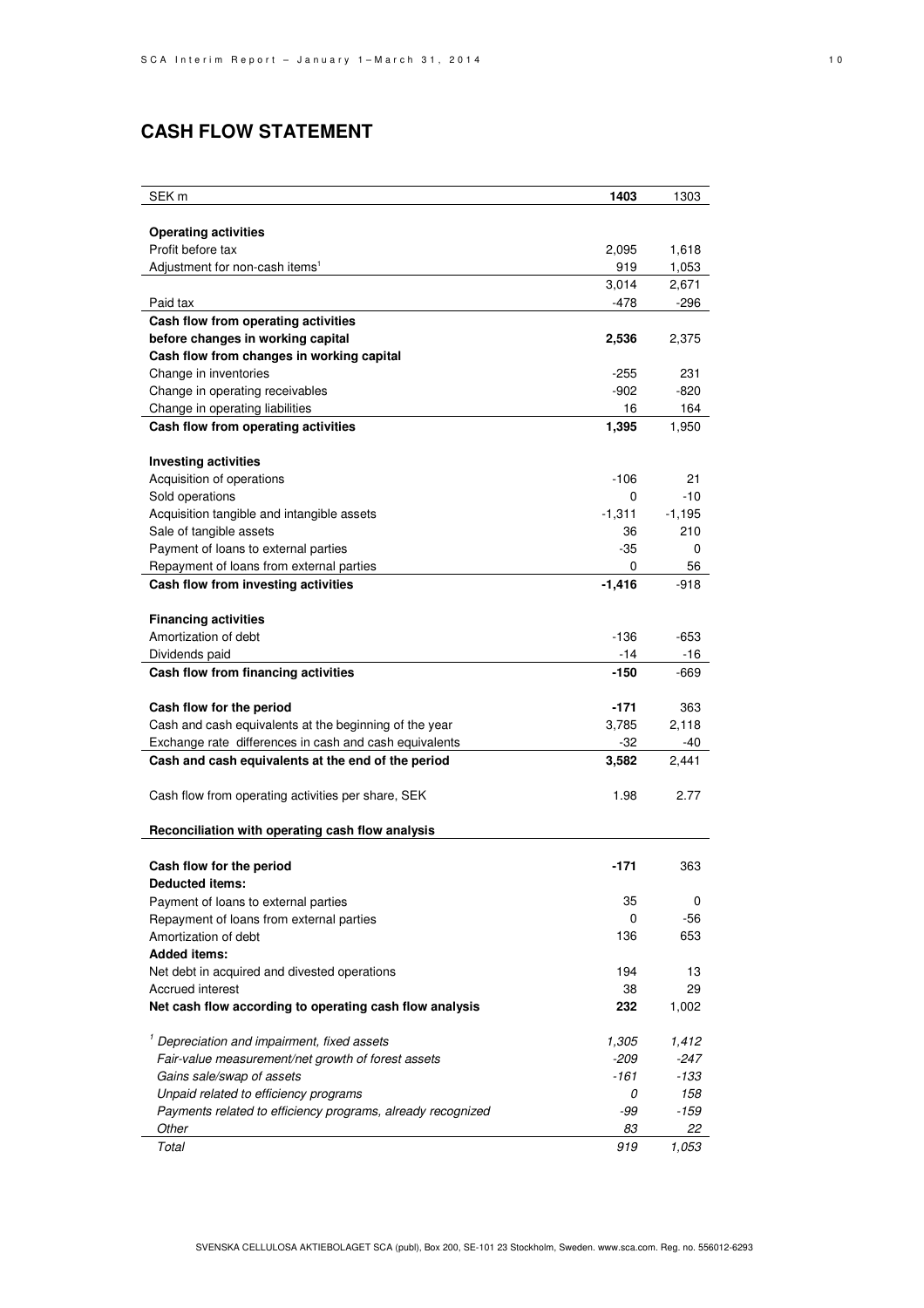# **STATEMENT OF PROFIT OR LOSS**

| SEK <sub>m</sub>                                                | 2014:1    | 2013:1    | 2013:4    | 1403      | 1303      |
|-----------------------------------------------------------------|-----------|-----------|-----------|-----------|-----------|
| <b>Net sales</b>                                                | 24,234    | 23,332    | 23,420    | 24,234    | 23,332    |
| Cost of goods sold <sup>1</sup>                                 | $-18,108$ | $-17,706$ | $-17,512$ | $-18,108$ | $-17,706$ |
| <b>Gross profit</b>                                             | 6,126     | 5,626     | 5,908     | 6,126     | 5,626     |
| Sales, general and administration <sup>1</sup>                  | $-3,487$  | $-3,327$  | $-2,831$  | $-3,487$  | $-3,327$  |
| Items affecting comparability <sup>2</sup>                      | $-247$    | $-418$    | $-215$    | -247      | $-418$    |
| Profits from joint ventures and associates                      | -9        | 16        | 86        | -9        | 16        |
| <b>Operating profit</b>                                         | 2,383     | 1,897     | 2,948     | 2,383     | 1,897     |
| Financial items                                                 | $-288$    | $-279$    | $-272$    | $-288$    | $-279$    |
| Profit before tax                                               | 2,095     | 1,618     | 2,676     | 2,095     | 1,618     |
| Tax                                                             | $-553$    | $-414$    | $-763$    | $-553$    | $-414$    |
| Net profit for the period                                       | 1,542     | 1,204     | 1,913     | 1,542     | 1,204     |
| Earnings attributable to:                                       |           |           |           |           |           |
| Owners of the parent                                            | 1,492     | 1,119     | 1,836     | 1,492     | 1,119     |
| Non-controlling interests                                       | 50        | 85        | 77        | 50        | 85        |
|                                                                 |           |           |           |           |           |
| Earnings per share, SEK - owners of the parent total operations |           |           |           |           |           |
| - before dilution effects                                       | 2.12      | 1.59      | 2.61      | 2.12      | 1.59      |
| - after dilution effects                                        | 2.12      | 1.59      | 2.61      | 2.12      | 1.59      |
|                                                                 |           |           |           |           |           |
| Calculation of earnings per share                               | 2014:1    | 2013:1    | 2013:4    | 1403      | 1303      |
| Earnings attributable to owners of the parent                   | 1,492     | 1,119     | 1,836     | 1,492     | 1,119     |
|                                                                 | 702.3     | 702.3     | 702.3     | 702.3     | 702.3     |
| Average no. of shares before dilution, millions                 | 702.3     | 702.3     | 702.3     | 702.3     | 702.3     |
| Average no. of shares after dilution, millions                  |           |           |           |           |           |
| <sup>1</sup> Of which, depreciation                             | $-1,300$  | -1,260    | $-1,277$  | $-1,300$  | $-1,260$  |
| <sup>2</sup> Distribution of items affecting comparability      |           |           |           |           |           |
| Distribution of restructuring costs, etc. per function          |           |           |           |           |           |
| Cost of goods sold                                              | $-119$    | $-88$     | -75       | $-174$    | -88       |
| Sales, general and administration                               | $-123$    | $-178$    | $-92$     | $-68$     | $-178$    |
| Impairment, etc.                                                | -5        | $-152$    | $-48$     | $-5$      | $-152$    |
| Total items affecting comparability                             | $-247$    | $-418$    | $-215$    | $-247$    | $-418$    |
| Gross margin                                                    | 25.3      | 24.1      | 25.2      | 25.3      | 24.1      |
| Operating margin                                                | 9.8       | 8.1       | 12.6      | 9.8       | 8.1       |
| Financial net margin                                            | $-1.2$    | $-1.2$    | $-1.2$    | $-1.2$    | $-1.2$    |
| Profit margin                                                   | 8.6       | 6.9       | 11.4      | 8.6       | 6.9       |
| Tax                                                             | $-2.3$    | -1.8      | $-3.3$    | $-2.3$    | $-1.8$    |
| Net margin                                                      | 6.3       | 5.1       | 8.1       | 6.3       | 5.1       |
|                                                                 |           |           |           |           |           |
| Excluding items affecting comparability:                        | 2014:1    | 2013:1    | 2013:4    | 1403      | 1303      |
| Gross margin                                                    | 25.3      | 24.1      | 25.2      | 25.3      | 24.1      |
| Operating margin                                                | 10.9      | 9.9       | 13.5      | 10.9      | 9.9       |
| Financial net margin                                            | $-1.2$    | $-1.2$    | $-1.2$    | $-1.2$    | $-1.2$    |
| Profit margin                                                   | 9.7       | 8.7       | 12.3      | 9.7       | 8.7       |
| Tax                                                             | $-2.5$    | $-2.3$    | $-4.0$    | $-2.5$    | -2.3      |
| Net margin                                                      | 7.2       | 6.4       | 8.3       | 7.2       | 6.4       |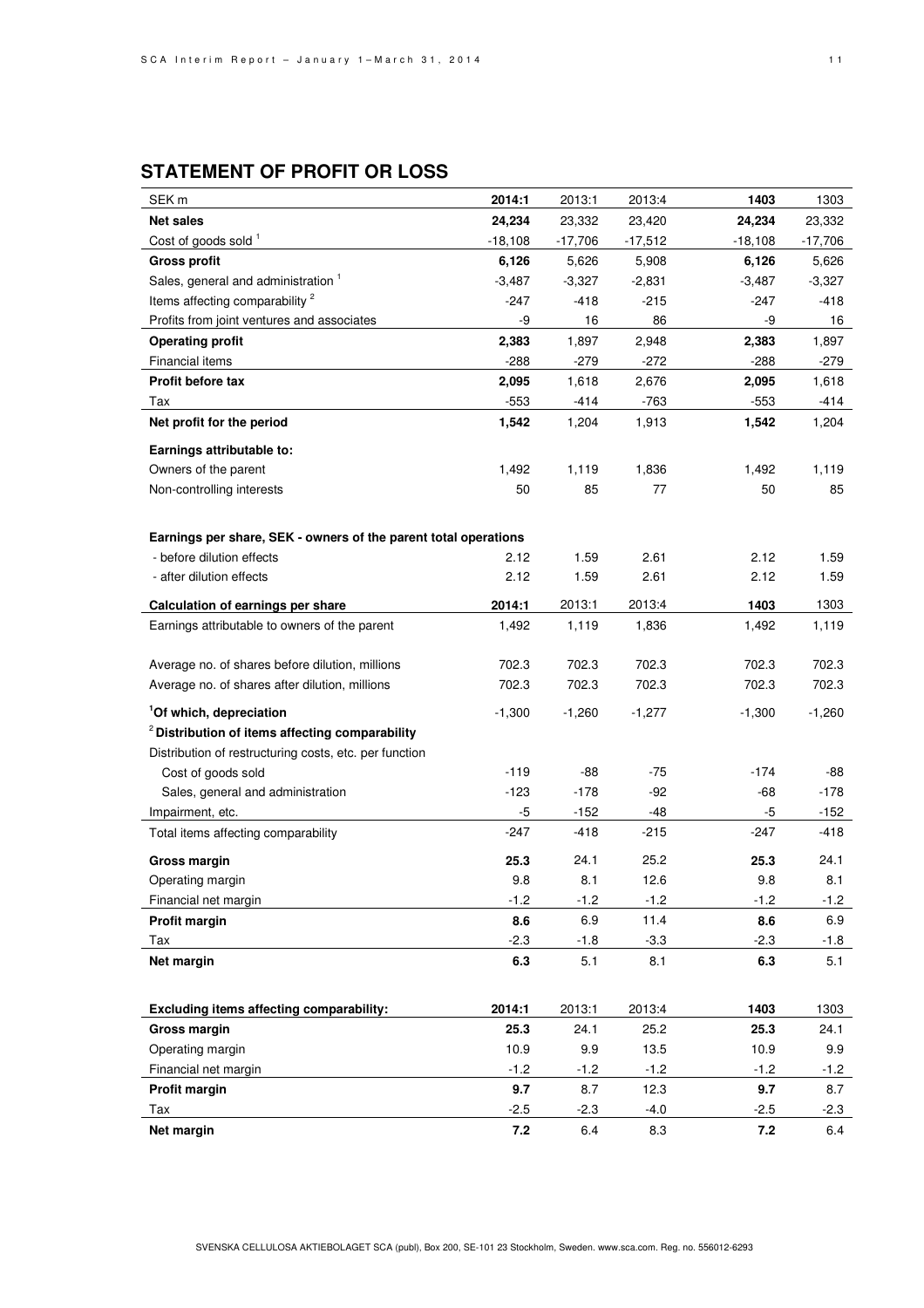## **STATEMENT OF PROFIT OR LOSS AND OTHER COMPREHENSIVE INCOME**

| SEK <sub>m</sub>                                                  | 2014:1 | 2013:1   | 2013:4 | 1403   | 1303     |
|-------------------------------------------------------------------|--------|----------|--------|--------|----------|
| Profit for the period                                             | 1,542  | 1,204    | 1,913  | 1,542  | 1,204    |
| Other comprehensive income for the period                         |        |          |        |        |          |
| Items never reclassified subsequently to profit or loss           |        |          |        |        |          |
| Actuarial gains/losses on defined benefit pension plans           | $-762$ | 787      | 719    | $-762$ | 787      |
| Income tax relating to components of other comprehensive income   | 180    | $-210$   | $-179$ | 180    | $-210$   |
|                                                                   | $-582$ | 577      | 540    | $-582$ | 577      |
| Items that may be reclassified subsequently to profit or loss     |        |          |        |        |          |
| Available-for-sale financial assets                               | 50     | 148      | 75     | 50     | 148      |
| Cash flow hedges                                                  | $-102$ | 134      | $-57$  | $-102$ | 134      |
| Exchange differences on translating foreign operations            | $-306$ | $-1,452$ | 1,341  | -306   | $-1,452$ |
| Gains/losses from hedges of net investments in foreign operations | 62     | 591      | $-440$ | 62     | 591      |
| Income tax relating to components of other comprehensive income   | 11     | $-414$   | 123    | 11     | -414     |
|                                                                   | $-285$ | $-993$   | 1,042  | $-285$ | -993     |
| Other comprehensive income for the period, net of tax             | $-867$ | $-416$   | 1,582  | $-867$ | -416     |
| Total comprehensive income for the period                         | 675    | 788      | 3,495  | 675    | 788      |
| Total comprehensive income attributable to:                       |        |          |        |        |          |
| Owners of the parent                                              | 517    | 757      | 3,373  | 517    | 757      |
| Non-controlling interests                                         | 158    | 31       | 122    | 158    | 31       |

## **CONSOLIDATED STATEMENT OF COMPREHENSIVE INCOME**

| SEK <sub>m</sub>                                | 1403   | 1303     |
|-------------------------------------------------|--------|----------|
| Attributable to owners of the parent            |        |          |
| Opening balance, January 1                      | 63,271 | 59,706   |
| Total comprehensive income for the period       | 517    | 757      |
| Dividend                                        | 0      | $\Omega$ |
| Acquisition of non-controlling interests        | 0      | 0        |
| Revaluation effect of non-controlling interests | -1     | -1       |
| <b>Closing balance</b>                          | 63,787 | 60,462   |
| Non-controlling interests                       |        |          |
| Opening balance, January 1                      | 4,540  | 1,993    |
| Total comprehensive income for the period       | 158    | 31       |
| Dividend                                        | $-14$  | $-15$    |
| Acquisition of non-controlling interests        | 0      | 0        |
| <b>Closing balance</b>                          | 4,684  | 2,009    |
| Total equity, closing balance                   | 68,471 | 62,471   |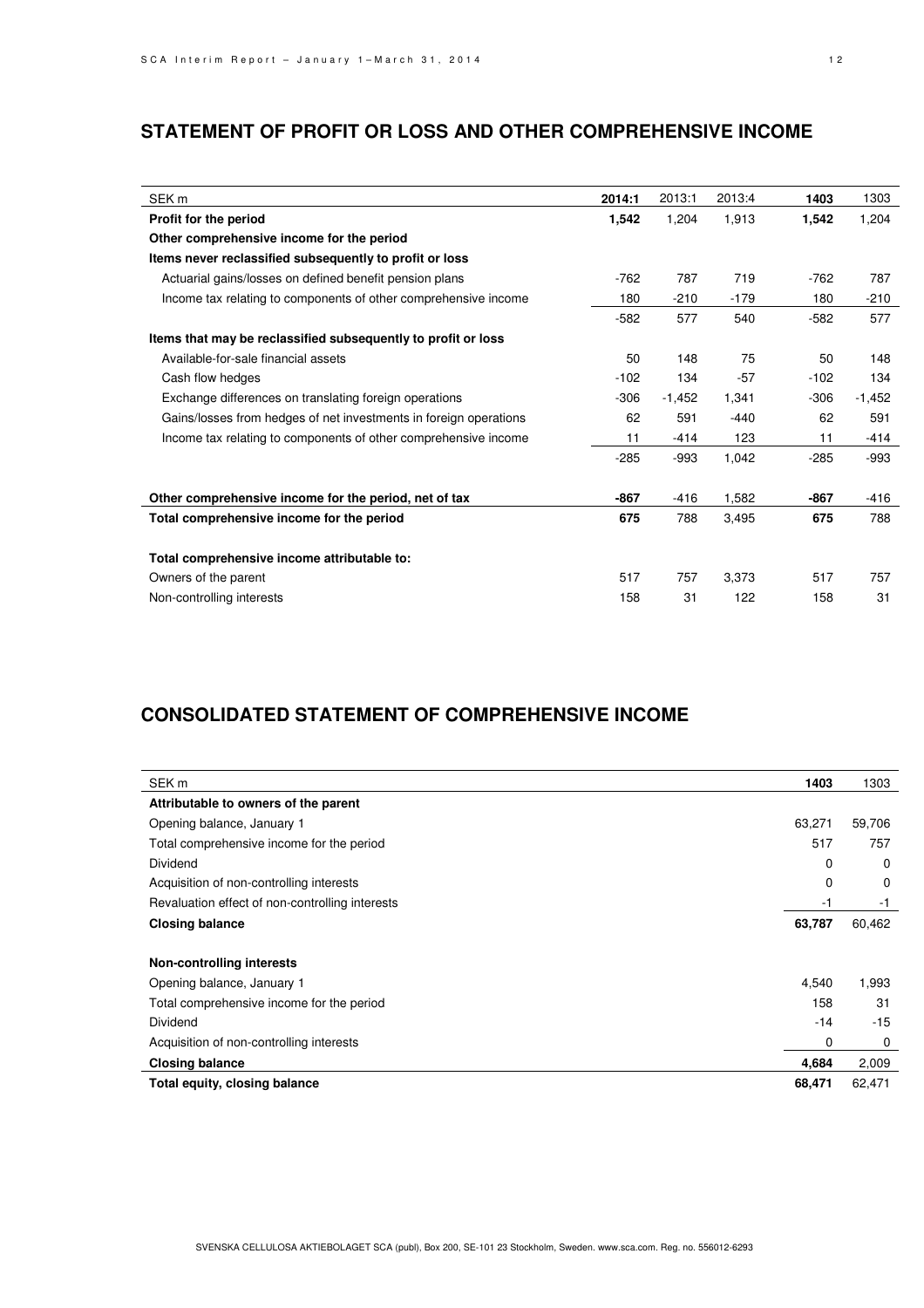# **CONSOLIDATED BALANCE SHEET**

| SEK <sub>m</sub>                                                                           | <b>Note</b> | March 31, 2014 | December 31, 2013 |
|--------------------------------------------------------------------------------------------|-------------|----------------|-------------------|
|                                                                                            |             |                |                   |
| Assets                                                                                     |             |                |                   |
| Goodwill                                                                                   |             | 13,574         | 13,785            |
| Other intangible assets                                                                    |             | 8,308          | 8,136             |
| Tangible assets                                                                            |             | 81,529         | 81,544            |
| Shares and participations                                                                  |             | 1,077          | 1,072             |
| Non-current financial assets                                                               | 4           | 3,097          | 3,190             |
| Other non-current receivables                                                              | 4           | 1,718          | 1,819             |
| <b>Total non-current assets</b>                                                            |             | 109,303        | 109,546           |
|                                                                                            |             |                |                   |
| Operating receivables and inventories<br>Current financial assets                          | 4<br>4      | 32,096<br>447  | 31,077<br>536     |
| Non-current assets held for sale                                                           |             | 32             | 32                |
| Cash and cash equivalents                                                                  |             | 3,582          | 3,785             |
| <b>Total current assets</b>                                                                |             | 36,157         | 35,430            |
| <b>Total assets</b>                                                                        |             | 145,460        | 144,976           |
|                                                                                            |             |                |                   |
| <b>Equity</b>                                                                              |             |                |                   |
| Owners of the parent                                                                       |             | 63,787         | 63,271            |
| Non-controlling interests                                                                  |             | 4,684          | 4,540             |
| <b>Total equity</b>                                                                        |             | 68,471         | 67,811            |
|                                                                                            |             |                |                   |
| <b>Liabilities</b>                                                                         |             |                |                   |
| Provisions for pensions                                                                    |             | 3,105          | 2,548             |
| Other provisions                                                                           |             | 10,342         | 10,531            |
| Non-current financial liabilities                                                          | 4           | 26,985         | 28,703            |
| Other non-current liabilities                                                              | 4           | 629            | 593               |
| Total non-current liabilities                                                              |             | 41,061         | 42,375            |
| Current financial liabilities                                                              | 4           | 11,140         | 10,009            |
| Other current liabilities                                                                  | 4           | 24,788         | 24,781            |
| <b>Total current liabilities</b>                                                           |             | 35,928         | 34,790            |
| <b>Total liabilities</b>                                                                   |             | 76,989         | 77,165            |
| <b>Total equity and liabilities</b>                                                        |             | 145,460        | 144,976           |
|                                                                                            |             |                |                   |
| <sup>1</sup> Committed credit lines amount to SEK 18 193m of which unutilized SEK 18 193m. |             |                |                   |
| Debt/equity ratio                                                                          |             | 0.50           | 0.50              |
| Visible equity/assets ratio                                                                |             | 44%            | 44%               |
|                                                                                            |             |                |                   |
| Return on capital employed                                                                 |             | 9%<br>9%       | 10%<br>9%         |
| Return on equity<br><b>Excluding items affecting comparability:</b>                        |             |                |                   |
| Return on capital employed                                                                 |             | 10%            | 11%               |
| Return on equity                                                                           |             | 9%             | 11%               |
|                                                                                            |             |                |                   |
| Equity per share, SEK                                                                      |             | 97             | 96                |
| Capital employed                                                                           |             | 102,705        | 101,730           |
| - of which working capital                                                                 |             | 8,280          | 7,740             |
|                                                                                            |             |                |                   |
| Provisions for restructuring costs are included in the balance sheet as follows:           |             |                |                   |
| - Other provisions*<br>- Operating liabilities                                             |             | 411<br>1,050   | 416<br>786        |
| *) of which, provision for tax risks                                                       |             | 292            | 292               |
|                                                                                            |             |                |                   |
| Net debt                                                                                   |             | 34,234         | 33,919            |
| <b>Total Equity</b>                                                                        |             | 68,471         | 67,811            |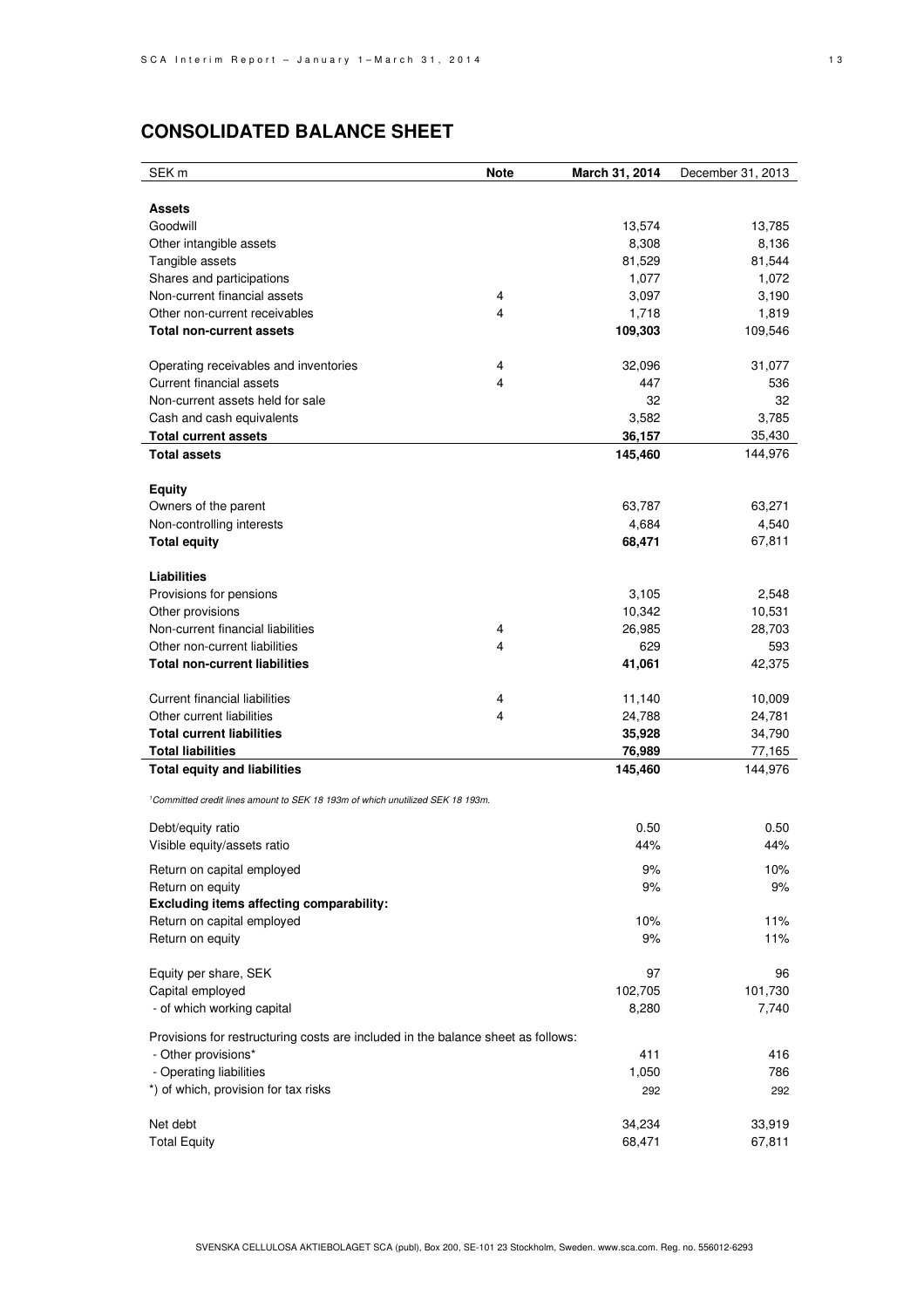## **NET SALES (business area reporting)**

| SEK <sub>m</sub>       | 1403   | 1303          | 2014:1 | 2013:4 |        | 2013:3 2013:2 2013:1 2012:4 |        |        |
|------------------------|--------|---------------|--------|--------|--------|-----------------------------|--------|--------|
| <b>Personal Care</b>   | 7.242  | 7.301         | 7.242  | 7.578  | 7.382  | 7.475                       | 7.301  | 7.770  |
| Tissue                 |        | 13.116 11.899 | 13.116 | 12.357 | 11.910 | 11.930                      | 11.899 | 12.755 |
| <b>Forest Products</b> | 3.999  | 4.248         | 3.999  | 3.646  | 3.843  | 3.788                       | 4.248  | 4.119  |
| Other                  | 21     | 75            | 21     | -4     | $-2$   | 26                          | 75     | 214    |
| Intra-group deliveries | -144   | $-191$        | $-144$ | $-157$ | -131   | $-100$                      | $-191$ | $-403$ |
| Total net sales        | 24.234 | 23.332        | 24.234 | 23.420 | 23,002 | 23,119 23,332 24,455        |        |        |

## **OPERATING PROFIT (business area reporting)**

| SEK <sub>m</sub>                                                              | 1403   | 1303   | 2014:1 | 2013:4 | 2013:3         | 2013:2 | 2013:1 | 2012:4   |
|-------------------------------------------------------------------------------|--------|--------|--------|--------|----------------|--------|--------|----------|
| <b>Personal Care</b>                                                          | 822    | 878    | 822    | 859    | 880            | 902    | 878    | 966      |
| Tissue                                                                        | 1,393  | .266   | 1,393  | 1,601  | 1,524          | 1,333  | 266. ا | 1,456    |
| Forest Products <sup>3</sup>                                                  | 586    | 257    | 586    | 916    | 420            | 250    | 257    | 318      |
| Other                                                                         | $-171$ | -86    | $-171$ | $-213$ | $-199$         | $-207$ | $-86$  | $-198$   |
| Total operating profit '                                                      | 2,630  | 2,315  | 2,630  | 3,163  | 2,625          | 2,278  | 2,315  | 2,542    |
| Financial items                                                               | $-288$ | $-279$ | $-288$ | $-272$ | $-283$         | $-227$ | $-279$ | $-310$   |
| Profit before tax                                                             | 2.342  | 2,036  | 2,342  | 2,891  | 2,342          | 2.051  | 2,036  | 2,232    |
| Tax                                                                           | $-614$ | $-526$ | $-614$ | $-933$ | $-656$         | $-524$ | $-526$ | 796      |
| Net profit for the period $2$                                                 | 1,728  | 1,510  | 1,728  | 958.   | 1,686          | 1,527  | 1,510  | 3,028    |
| <sup>1</sup> Excluding items affecting comparability before tax amounting to: | $-247$ | $-418$ | $-247$ | $-215$ | $-233$         | $-373$ | $-418$ | $-1,173$ |
| <sup>2</sup> Excluding items affecting comparability after tax amounting to:  | $-186$ | $-306$ | $-186$ | $-45$  | $-172$         | $-297$ | $-306$ | $-886$   |
| <sup>3</sup> Including gains on forest swaps, before tax                      | 152    | 121    | 152    | 455    | $\overline{7}$ | 0      | 121    | 24       |

# **OPERATING MARGIN (business area reporting)**

| %                      | 1403 | 1303 |      | 2014:1 2013:4 2013:3 2013:2 2013:1 2012:4 |      |      |      |      |
|------------------------|------|------|------|-------------------------------------------|------|------|------|------|
| Personal Care          | 11.4 | 12.0 | 11.4 | 11.3                                      | 11.9 | 12.1 | 12.0 | 12.4 |
| Tissue                 | 10.6 | 10.6 | 10.6 | 13.0                                      | 12.8 | 11.2 | 10.6 | 11.4 |
| <b>Forest Products</b> | 14.7 | 6.0  | 14.7 | 25.1                                      | 10.9 | 6.6  | 6.0  | 7.7  |

## **STATEMENT OF PROFIT OR LOSS**

| SEK <sub>m</sub>                           | 2014:1    | 2013:4    | 2013:3    | 2013:2    | 2013:1    |
|--------------------------------------------|-----------|-----------|-----------|-----------|-----------|
| <b>Net sales</b>                           | 24,234    | 23,420    | 23,002    | 23,119    | 23,332    |
| Cost of goods sold                         | $-18,108$ | $-17,512$ | $-17,028$ | $-17,339$ | $-17,706$ |
| <b>Gross profit</b>                        | 6,126     | 5,908     | 5,974     | 5,780     | 5,626     |
| Sales, general and administration          | $-3,487$  | $-2,831$  | $-3,424$  | $-3,540$  | $-3,327$  |
| Items affecting comparability              | $-247$    | $-215$    | $-233$    | $-373$    | $-418$    |
| Profits from joint ventures and associates | -9        | 86        | 75        | 38        | 16        |
| <b>Operating profit</b>                    | 2,383     | 2,948     | 2,392     | 1,905     | 1,897     |
| Financial items                            | $-288$    | $-272$    | $-283$    | $-227$    | $-279$    |
| <b>Profit before tax</b>                   | 2,095     | 2,676     | 2,109     | 1,678     | 1,618     |
| Taxes                                      | $-553$    | $-763$    | $-595$    | -448      | $-414$    |
| Net profit for the period                  | 1,542     | 1,913     | 1,514     | 1,230     | 1,204     |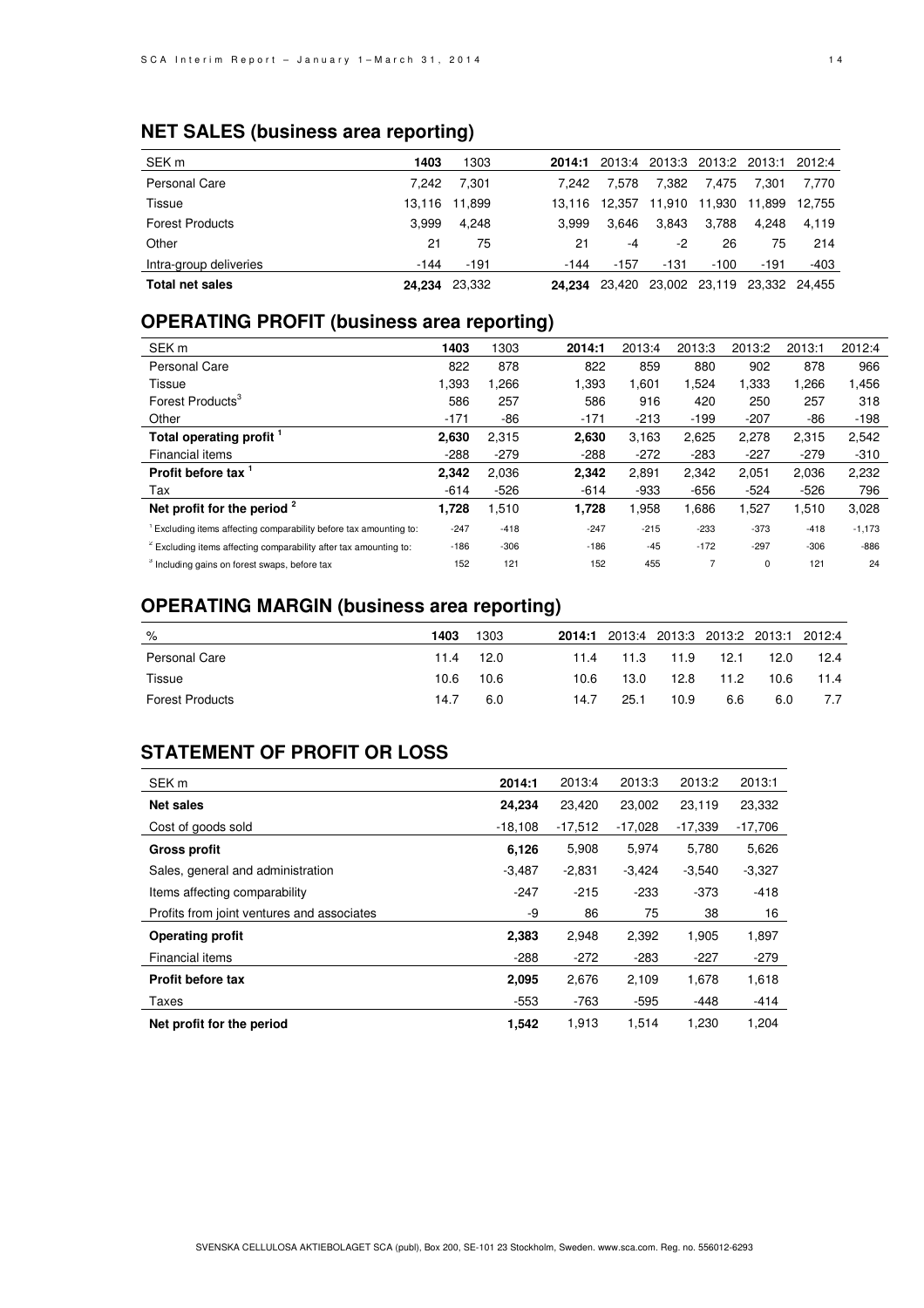## **INCOME STATEMENT PARENT COMPANY**

| SEK <sub>m</sub>          | 1403   | 1303   |
|---------------------------|--------|--------|
| Administrative expenses   | $-165$ | $-169$ |
| Other operating income    | 107    | 80     |
| Other operating expenses  | $-55$  | -53    |
| <b>Operating profit</b>   | $-113$ | $-142$ |
| Financial items           | 3,993  | -486   |
| <b>Profit before tax</b>  | 3,880  | $-628$ |
| Appropriations and Tax    | 129    | 137    |
| Net profit for the period | 4,009  | $-491$ |

## **BALANCE SHEET PARENT COMPANY**

| SEK <sub>m</sub>                         | March 31, 2014 | December 31, 2013 |
|------------------------------------------|----------------|-------------------|
| Intangible fixed assets                  |                |                   |
| Tangible fixed assets                    | 7,639          | 7,644             |
| Financial fixed assets                   | 134,092        | 129,651           |
| Total fixed assets                       | 141,732        | 137,296           |
| Total current assets                     | 889            | 1,895             |
| <b>Total assets</b>                      | 142,621        | 139,191           |
|                                          |                |                   |
| Restricted equity                        | 10,996         | 10,996            |
| Unrestricted equity                      | 46,015         | 42,006            |
| Total equity                             | 57,011         | 53,002            |
| Untaxed reserves                         | 197            | 197               |
| Provisions                               | 1,286          | 1,280             |
| Non-current liabilities                  | 20,333         | 21,367            |
| <b>Current liabilities</b>               | 63,794         | 63,345            |
| Total equity, provisions and liabilities | 142,621        | 139,191           |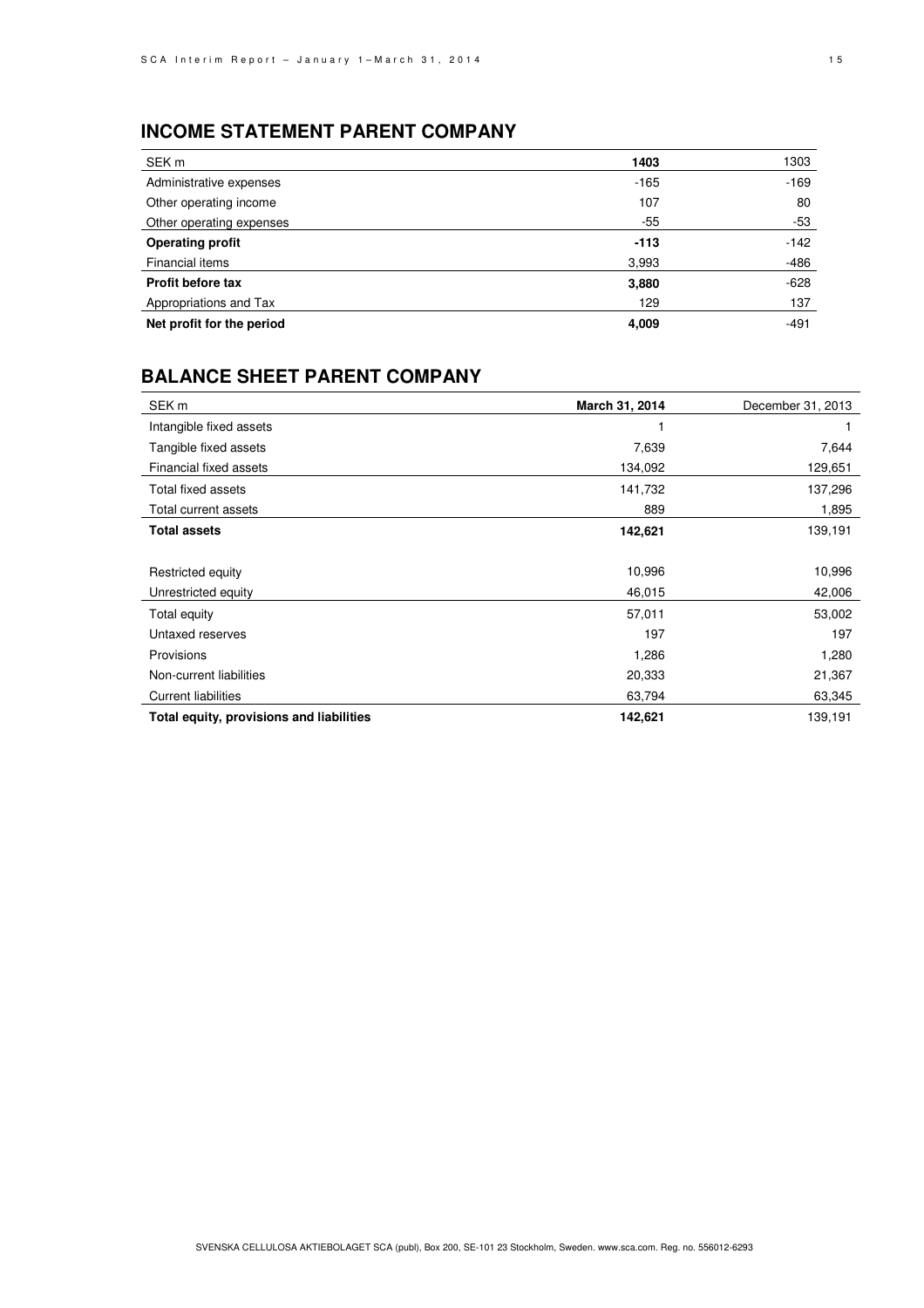# **NOTES**

## **1 ACCOUNTING PRINCIPLES**

This interim report has been prepared in accordance with IAS 34 and recommendation RFR 1 of the Swedish Financial Reporting Board (RFR), and with regard to the Parent Company, RFR 2.

Effective January 1, 2014, SCA applies the following new or amended IFRSs

- **IFRS 10 Consolidated Accounting**
- **IFRS 11 Joint Arrangements**
- IFRS 12 Disclosures of Interests in Other Entities
- IAS 27 Separate Financial Statements
- IAS 28 Investments in Associates and Joint Ventures
- Amendments to IAS 36: Recoverable Amount Disclosure for Non-Financial Assets
- Amendments to IAS 39: Novation of Derivatives and Continuation of Hedge Accounting

These standards are applied retrospectively, entailing that income statements and balance sheets for 2013 and 2012 have been recalculated to reflect the changes in the new and amended reporting standards. The effects of these recalculations are outlined in note 6. It is mainly IFRS 10 Consolidated Accounting and IFRS 11 Joint Arrangements that have affected the recalculations. Other standards are not judged to have any material impact on the Group's or Parent Company's result of operations or financial position.

In other respects, the accounting principles applied correspond to those described in the 2013 Annual Report.

#### **Recalculation of joint ventures to subsidiaries**

IFRS 10 is based on already existing principles defining control as the decisive factor in determining whether a company is to be included in the consolidated accounts. The definition of control is based on the premise that the owner has the ability to control the company, is entitled to a return and has the power to influence the activities that impact the return. The standard provides further guidance should it not be clear whether there is a controlling influence. In light of the new standard, an analysis of shareholder agreements has been carried out. For some joint ventures, the assessment is that SCA has a controlling influence according to IFRS 10.

#### **Recalculation of joint ventures**

IFRS 11 Joint Arrangements is a new standard for classification of joint arrangements as joint ventures or joint operations. Decisive for the classification is how the rights and obligations are shared by the parties in a joint arrangement. In joint operations, parties to the agreement have rights to the assets and obligations for the liabilities associated with the investment, meaning that the operator must account for its share of the assets, liabilities, revenues and costs according to the proportional method. The parties that have joint control have rights to the net asset of the arrangement. Joint ventures will be accounted for using the equity method.

SCA previously applied the proportional method for most of its joint ventures. For those companies that will continue to be classified as joint ventures, the proportional method will be replaced by the equity method, which entails that assets and liabilities will no longer be recognized on the balance sheet, but rather will be replaced by a net item including the goodwill for each joint venture. The same applies for the income statement, where income and expenses will be replaced by the recognition of the share in profits in the income statement as "Profits from joint ventures and associates". However, joint arrangements classified as joint operations will still be recognized in accordance with the proportional method. For SCA, an analysis of the new standard has shown that most of the joint arrangements not reclassified as subsidiaries (refer to IFRS 10) will be classified as joint ventures and will be restated in accordance with the equity method. A small number of individual arrangements will be classified as joint operations and will continue to be recognized in accordance with the proportional method.

## **2 RISKS AND UNCERTAINTIES**

SCA's risk exposure and risk management are described on pages 60–65 of the 2013 Annual Report. No significant changes have taken place that have affected the reported risks.

Risks in conjunction with company acquisitions are analyzed in the due diligence processes that SCA carries out prior to all acquisitions. In cases where acquisitions have been carried out that may affect the assessment of SCA's risk exposure, these are described under the heading "Other events" in interim reports.

#### **Risk management processes**

SCA's board decides on the Group's strategic direction, based on recommendations made by Group management. Responsibility for the long-term, overall management of strategic risks corresponds to the company's delegation structure, from the Board to the CEO and from the CEO to the business unit presidents.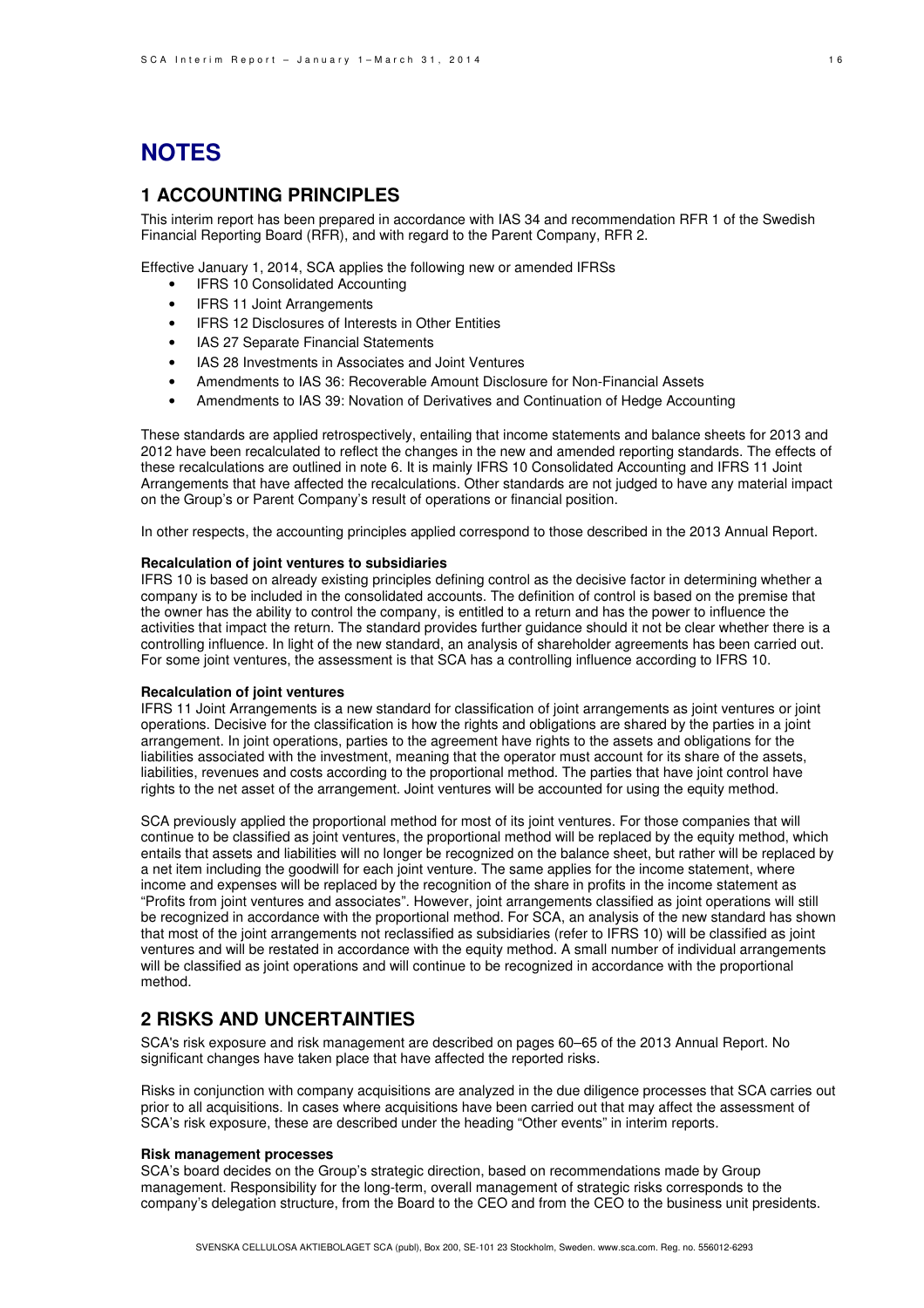This means that most operational risks are managed by SCA's business units at the local level, but that they are coordinated when considered necessary. The tools used in this coordination consist primarily of the business units' regular reporting and the annual strategy process, where risks and risk management are a part of the process.

SCA's financial risk management is centralized, as is the Group's internal bank for the Group companies' financial transactions and management of the Group's energy risks. Financial risks are managed in accordance with the Group's finance policy, which is adopted by SCA's board and which – together with SCA's energy risk policy – makes up a framework for risk management. Risks are aggregated and followed up on a regular basis to ensure compliance with these guidelines. SCA has also centralized other risk management.

SCA has a staff function for internal audit, which monitors compliance in the organization with the Group's policies.

## **3 RELATED PARTY TRANSACTIONS**

No transactions have been carried out between SCA and related parties that had a material impact on the company's financial position and results of operations.

### **4 FINANCIAL INSTRUMENTS**

Distribution by level for measurement at fair value, excluding Vinda

| SEK <sub>m</sub>                                                                                   | Carrying<br>amount in<br>the balance<br>sheet | Measured at<br>fair value<br>through profit<br>or loss | Derivatives<br>used for<br>hedge<br>accounting | Available-<br>for-sale<br>financial<br>assets | Financial<br>liabilities<br>measured at<br>amortized<br>cost | Of which fair<br>value by level |                |
|----------------------------------------------------------------------------------------------------|-----------------------------------------------|--------------------------------------------------------|------------------------------------------------|-----------------------------------------------|--------------------------------------------------------------|---------------------------------|----------------|
| March 31, 2014                                                                                     |                                               |                                                        |                                                |                                               |                                                              | 1                               | $\overline{2}$ |
| Derivatives                                                                                        | 1,043                                         | 348                                                    | 695                                            |                                               |                                                              |                                 | 1,043          |
| Non-current financial assets                                                                       | 1,707                                         |                                                        |                                                | 1,707                                         |                                                              | 1,699                           | 8              |
| <b>Total assets</b>                                                                                | 2,750                                         | 348                                                    | 695                                            | 1,707                                         |                                                              | 1,699                           | 1,051          |
| Derivatives<br><b>Financial liabilities</b>                                                        | 662                                           | 208                                                    | 454                                            |                                               |                                                              |                                 | 662            |
| <b>Current financial liabilities</b>                                                               | 9,741                                         |                                                        |                                                |                                               | 9,741                                                        |                                 |                |
| Non-current financial liabilities                                                                  | 25,673                                        | 15,702                                                 |                                                |                                               | 9,971                                                        |                                 | 15,702         |
| <b>Total liabilities</b>                                                                           | 36,076                                        | 15,910                                                 | 454                                            |                                               | 19,712                                                       | 19,712                          | 16,364         |
| December 31, 2013                                                                                  |                                               |                                                        |                                                |                                               |                                                              |                                 |                |
| Derivatives                                                                                        | 1,082                                         | 273                                                    | 809                                            |                                               |                                                              |                                 | 1,082          |
| Non-current financial assets                                                                       | 1,657                                         |                                                        |                                                | 1,657                                         |                                                              | 1,649                           | 8              |
| <b>Total assets</b>                                                                                | 2,739                                         | 273                                                    | 809                                            | 1,657                                         |                                                              | 1,649                           | 1,090          |
| Derivatives                                                                                        | 647                                           | 186                                                    | 461                                            |                                               |                                                              |                                 | 647            |
| <b>Financial liabilities</b>                                                                       |                                               |                                                        |                                                |                                               |                                                              |                                 |                |
| <b>Current financial liabilities</b><br>Non-current financial liabilities                          | 9,055                                         | 521                                                    |                                                |                                               | 8,534                                                        |                                 | 521            |
|                                                                                                    | 26,775                                        | 15,796                                                 |                                                |                                               | 10,979                                                       |                                 | 15,796         |
| <b>Total liabilities</b><br>$\frac{1}{2}$ No financial instruments house heap elegation to lovel 2 | 36.477                                        | 16,503                                                 | 461                                            |                                               | 19,513                                                       |                                 | 16,964         |

No financial instruments have been classified to level 3

The fair value of trade receivables, other current and non-current receivables, cash and cash equivalents, trade payables and other current and non-current liabilities is estimated to be equal to their book value. The total fair value of financial liabilities, excluding Vinda, amounts to SEK 36,255m (36,500).

No transfers between level 1 and 2 were made during the period.

The fair value of financial instruments is calculated based on current market quotations on the balance sheet date. The value of derivatives is based on published prices in an active market. The fair value of debt instruments is set using valuation models, such as discounting of future cash flows to quoted market interest rates for the respective durations.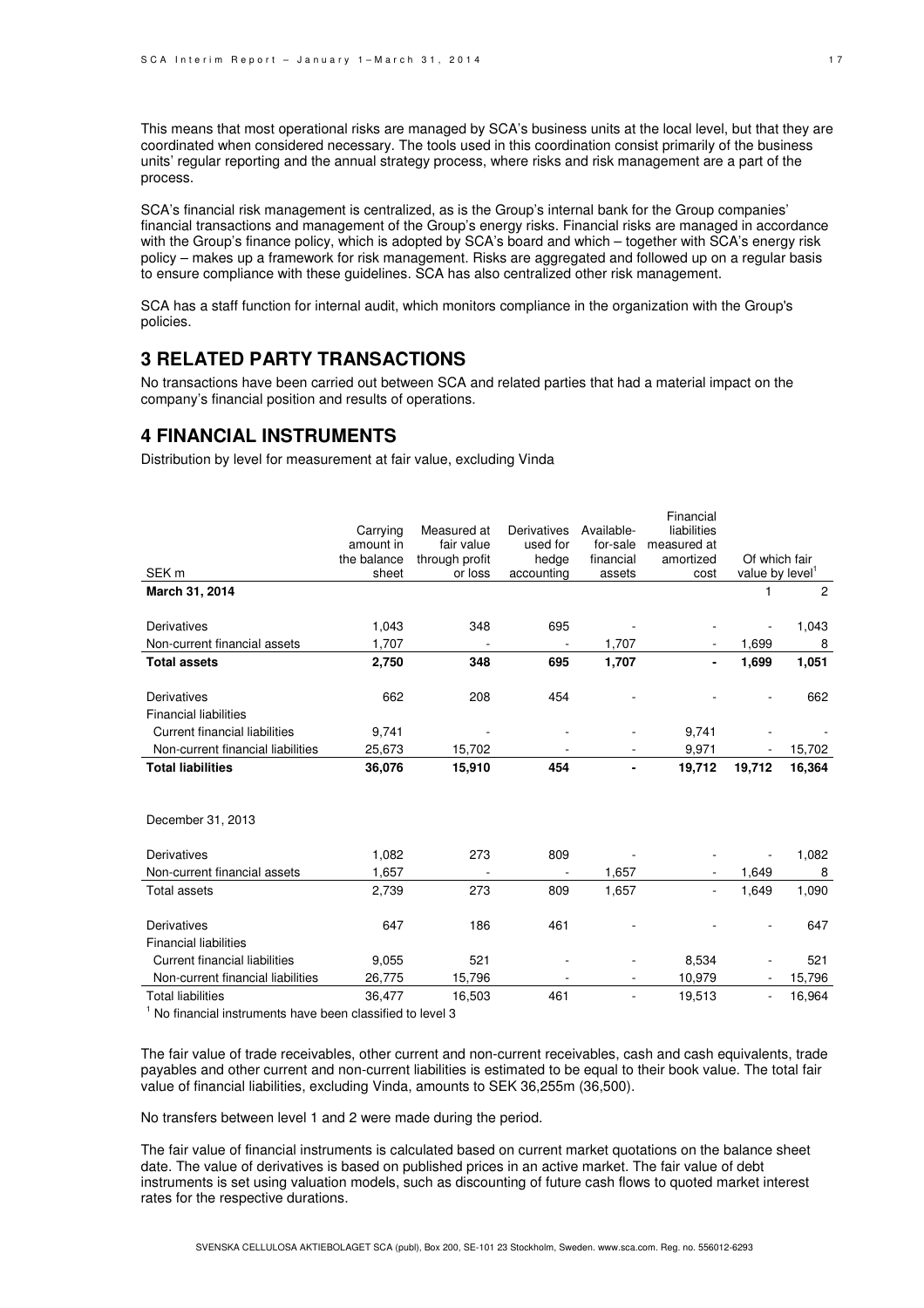## **5 ACQUISITIONS AND DIVESTMENTS**

During the fourth quarter of 2013 SCA acquired additional shares in Vinda. SCA became the majority shareholder with a 51.4% ownership. Vinda is a Chinese tissue company listed on the Hong Kong Stock Exchange. The preliminary purchase price allocation is presented in the 2013 year-end report. Vinda's net sales for the first quarter of 2014 amounted to SEK 1,473m and operating profit amounted to SEK 118m.

## **6 EFFECTS OF RECALCULATIONS OF PREVIOUS PERIODS**

This note outlines the effects of recalculations of previous periods' cash flow statements, income statements, balance sheets and the quarterly overview of the business areas and the note on financial instruments.

#### **Effects of recalculations, operating cash flow analysis, first quarter 2013**

|                                                                             | Previously | Recalculation<br><b>IFRS10 &amp;</b> | After                 |
|-----------------------------------------------------------------------------|------------|--------------------------------------|-----------------------|
| SEK <sub>m</sub>                                                            | reported   | IFRS11                               | recalculation         |
| Operating cash surplus                                                      | 3,050      | 130                                  | 3,180                 |
| Change in working capital                                                   | $-391$     | $-34$                                | $-425$                |
| Current capital expenditures, net                                           | $-594$     | 0                                    | $-594$                |
| Restructuring costs, etc.                                                   | $-203$     | $\Omega$                             | $-203$                |
| Operating cash flow                                                         | 1,862      | 96                                   | 1,958                 |
|                                                                             |            |                                      |                       |
| <b>Financial items</b>                                                      | $-264$     | $-15$                                | $-279$                |
| Income taxes paid                                                           | $-259$     | $-37$                                | $-296$                |
| Other                                                                       | 2          | 0                                    | $\mathbf{2}^{\prime}$ |
| Cash flow from current operations                                           | 1,341      | 44                                   | 1,385                 |
|                                                                             |            |                                      |                       |
| Acquisitions                                                                | 21         | 0                                    | 21                    |
| Strategic capital expenditures, fixed assets                                | $-387$     | $-4$                                 | $-391$                |
| <b>Divestments</b>                                                          | 3          | 0                                    | 3                     |
| Cash flow before dividend                                                   | 978        | 40                                   | 1,018                 |
| Dividend                                                                    | $-1$       | $-15$                                | $-16$                 |
| Cash flow after dividend                                                    | 977        | 25                                   | 1,002                 |
| Net cash flow from disposal group                                           | 0          | 0                                    | 0                     |
| Net cash flow                                                               | 977        | 25                                   | 1,002                 |
| Net debt at the start of the period                                         | $-32,927$  | $-136$                               | $-33,063$             |
| Net cash flow                                                               | 977        | 25                                   | 1,002                 |
| Remeasurement to equity                                                     | 935        | 0                                    | 935                   |
| Currency effects                                                            | 295        | 10                                   | 305                   |
| Effect of reclassification of operating liability*                          | $-186$     | 0                                    | $-186$                |
| Net debt at the end of the period                                           | $-30,906$  | $-101$                               | $-31,007$             |
|                                                                             |            |                                      |                       |
| Debt/equity ratio                                                           | 0.51       |                                      | 0.50                  |
| Debt payment capacity, %                                                    | 37         |                                      | 38                    |
| * Provision for payroll tax has been reclassified to net debt under IAS 19. |            |                                      |                       |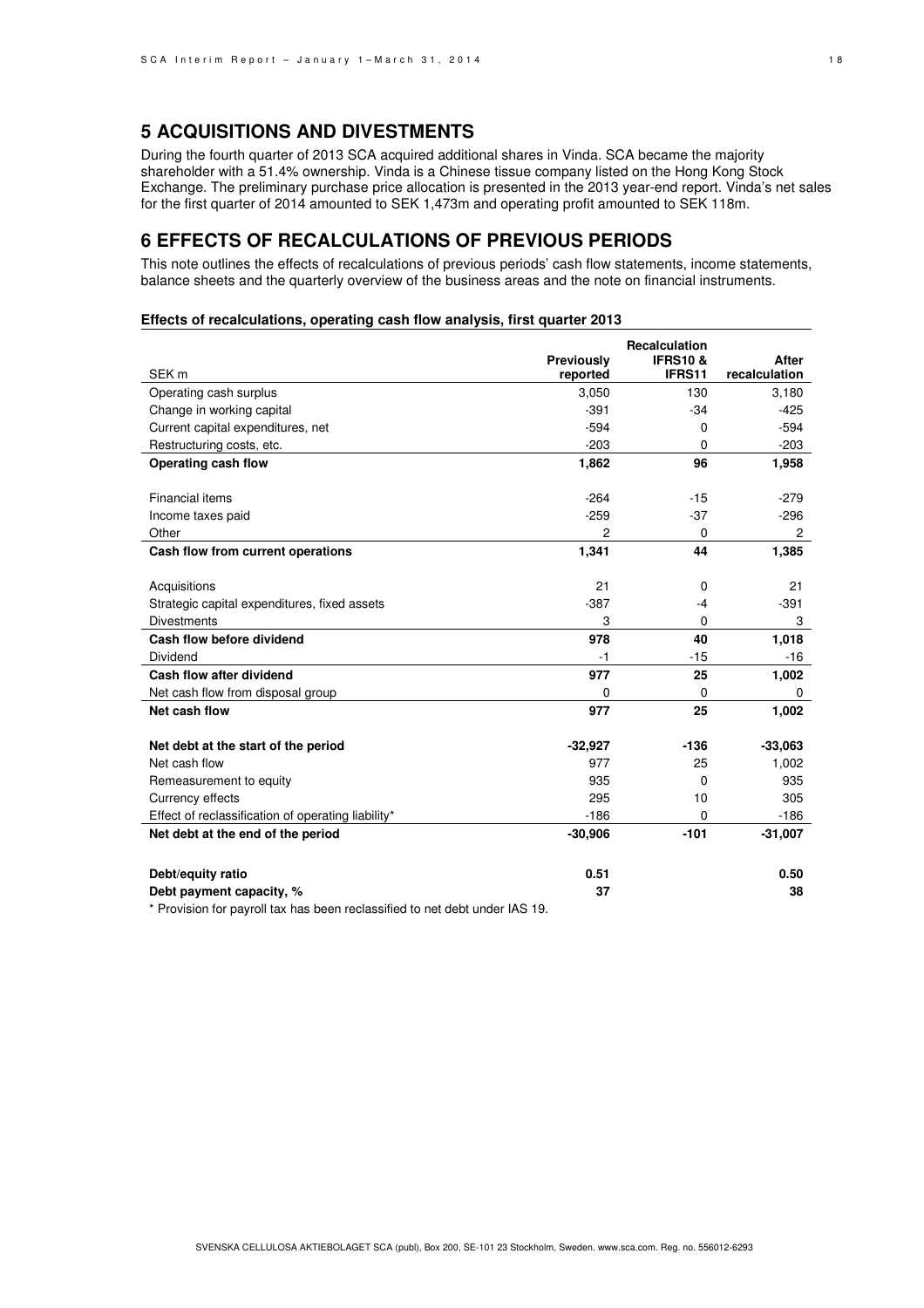## **Effects of recalculations, cash flow statement, first quarter 2013**

|                                                             |                   | Recalculation      |               |  |
|-------------------------------------------------------------|-------------------|--------------------|---------------|--|
|                                                             | <b>Previously</b> | <b>IFRS10&amp;</b> | After         |  |
| SEK <sub>m</sub>                                            | reported          | IFRS11             | recalculation |  |
| <b>Operating activities</b>                                 |                   |                    |               |  |
| Profit before tax                                           | 1,523             | 95                 | 1,618         |  |
| Adjustment for non-cash items <sup>1</sup>                  | 1,035             | 18                 | 1,053         |  |
|                                                             | 2,558             | 113                | 2,671         |  |
| Paid tax                                                    | -259              | $-37$              | -296          |  |
| Cash flow from operating activities                         |                   |                    |               |  |
| before changes in working capital                           | 2,299             | 76                 | 2,375         |  |
| Cash flow from changes in working capital                   |                   |                    |               |  |
| Change in inventories                                       | 223               | 8                  | 231           |  |
| Change in operating receivables                             | $-790$            | -30                | $-820$        |  |
| Change in operating liabilities                             | 176               | $-12$              | 164           |  |
| Cash flow from operating activities                         | 1,908             | 42                 | 1,950         |  |
|                                                             |                   |                    |               |  |
| <b>Investing activities</b>                                 |                   |                    |               |  |
| Acquisition of operations                                   | 20                | 1                  | 21            |  |
| Sold operations                                             | $-10$             | 0                  | $-10$         |  |
| Acquisition tangible and intangible assets                  | $-1,191$          | -4                 | $-1,195$      |  |
| Sale of tangible assets                                     | 210               | 0                  | 210           |  |
| Repayment of loans from external parties                    | 66                | $-10$              | 56            |  |
| Cash flow from investing activities                         | $-905$            | $-13$              | -918          |  |
|                                                             |                   |                    |               |  |
| <b>Financing activities</b>                                 |                   |                    |               |  |
| Amortization of debt                                        | $-649$            | -4                 | $-653$        |  |
| Dividends paid                                              | -1                | $-15$              | -16           |  |
| Cash flow from financing activities                         | $-650$            | -19                | -669          |  |
|                                                             |                   |                    |               |  |
| Cash flow for the period                                    | 353               | 10                 | 363           |  |
| Cash and cash equivalents at the beginning of the year      | 2,017             | 101                | 2,118         |  |
| Exchange rate differences in cash and cash equivalents      | $-38$             | -2                 | $-40$         |  |
| Cash and cash equivalents at the end of the period          | 2,332             | 109                | 2,441         |  |
|                                                             |                   |                    |               |  |
|                                                             |                   |                    |               |  |
| Cash flow from operating activities per share, SEK          | 2.71              | 0.06               | 2.77          |  |
|                                                             |                   |                    |               |  |
| Reconciliation with operating cash flow analysis            |                   |                    |               |  |
|                                                             |                   |                    |               |  |
| Cash flow for the period                                    | 353               | 10                 | 363           |  |
| <b>Deducted items:</b>                                      |                   |                    |               |  |
| Repayment of loans from external parties                    | -66               | 10                 | -56           |  |
| Amortization of debt                                        | 649               | 4                  | 653           |  |
| <b>Added items:</b>                                         |                   |                    |               |  |
| Net debt in acquired and divested operations                | 13                | 0                  | 13            |  |
| Accrued interest                                            | 28                | 1                  | 29            |  |
| Net cash flow according to operating cash flow analysis     | 977               | 25                 | 1,002         |  |
|                                                             |                   |                    |               |  |
| <sup>1</sup> Depreciation and impairment, fixed assets      | 1,394             | 18                 | 1,412         |  |
| Fair-value measurement/net growth of forest assets          | $-247$            | 0                  | -247          |  |
| Gains sale/swap of assets                                   | $-133$            | 0                  | -133          |  |
| Unpaid related to efficiency programs                       | 158               | 0                  | 158           |  |
| Payments related to efficiency programs, already recognized | $-159$            | 0                  | -159          |  |
| Other                                                       | 22                | 0                  | 22            |  |
| Total                                                       | 1,035             | 18                 | 1,053         |  |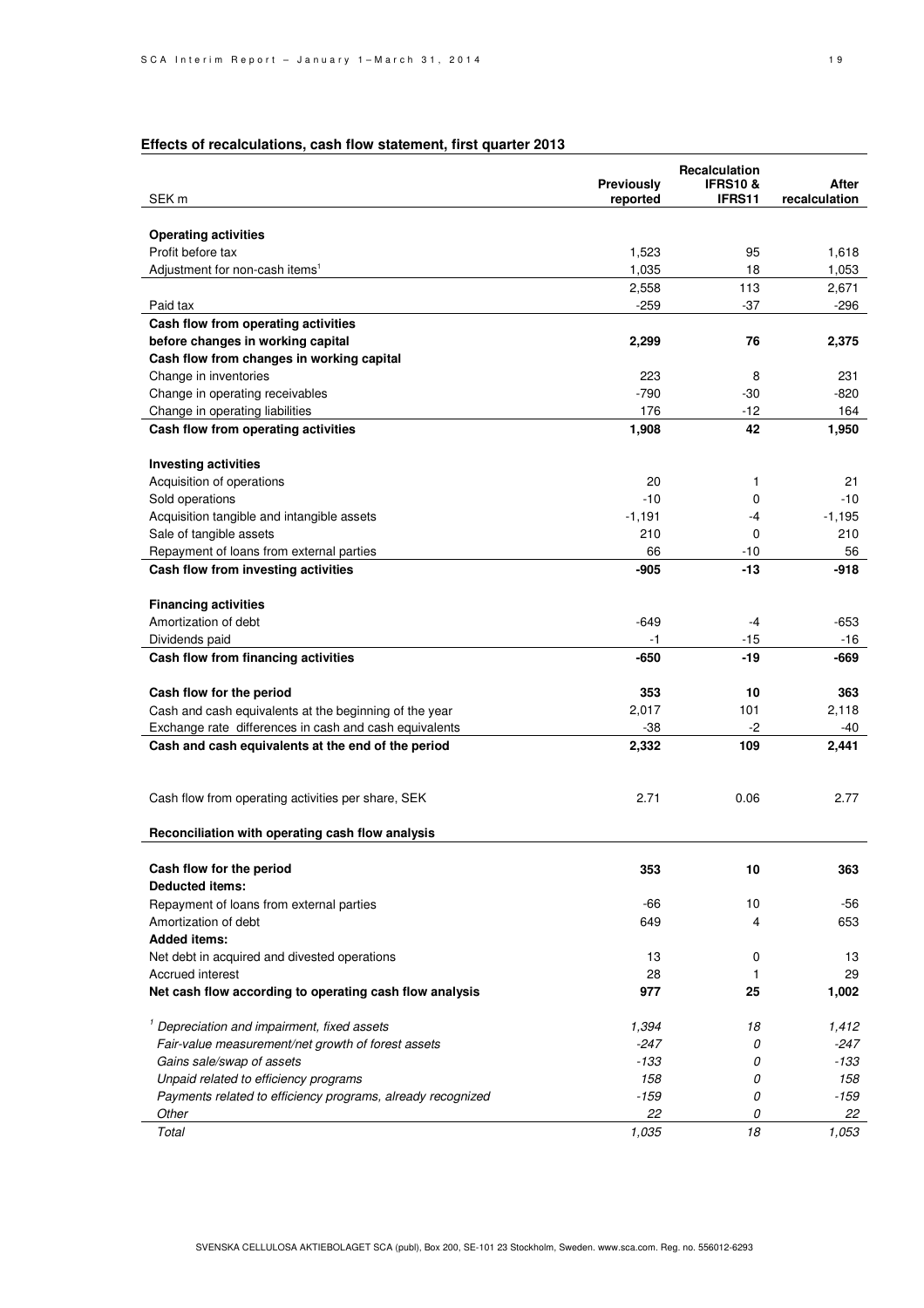#### **Effects of recalculations, statement of profit or loss**

|                                                                                                   | 2013:1                      |                                                |                          |                             | 2013:4                                         |                          |
|---------------------------------------------------------------------------------------------------|-----------------------------|------------------------------------------------|--------------------------|-----------------------------|------------------------------------------------|--------------------------|
| SEK <sub>m</sub>                                                                                  | Pre-<br>viously<br>reported | Recalculation<br><b>IFRS10 &amp;</b><br>IFRS11 | After re-<br>calculation | Pre-<br>viously<br>reported | Recalculation<br><b>IFRS10 &amp;</b><br>IFRS11 | After re-<br>calculation |
| <b>Net sales</b>                                                                                  | 22,386                      | 946                                            | 23,332                   | 22,442                      | 978                                            | 23,420                   |
| Cost of goods sold 1                                                                              | $-17,073$                   | $-633$                                         | $-17,706$                | $-16,850$                   | $-662$                                         | $-17,512$                |
| <b>Gross profit</b>                                                                               | 5,313                       | 313                                            | 5,626                    | 5,592                       | 316                                            | 5,908                    |
| Sales, general and administration <sup>1</sup>                                                    | $-3,124$                    | $-203$                                         | $-3,327$                 | $-2,625$                    | -206                                           | $-2,831$                 |
| Items affecting comparability <sup>2</sup>                                                        | $-418$                      | 0                                              | $-418$                   | $-227$                      | 12                                             | $-215$                   |
| Profits from joint ventures and associates                                                        | 16                          | 0                                              | 16                       | 82                          | 4                                              | 86                       |
| <b>Operating profit</b>                                                                           | 1,787                       | 110                                            | 1,897                    | 2,822                       | 126                                            | 2,948                    |
| Financial items                                                                                   | $-264$                      | $-15$                                          | $-279$                   | $-255$                      | $-17$                                          | $-272$                   |
| Profit before tax                                                                                 | 1,523                       | 95                                             | 1,618                    | 2,567                       | 109                                            | 2,676                    |
| Tax                                                                                               | $-388$                      | $-26$                                          | -414                     | $-741$                      | -22                                            | -763                     |
| Net profit for the period                                                                         | 1,135                       | 69                                             | 1,204                    | 1,826                       | 87                                             | 1,913                    |
|                                                                                                   |                             |                                                |                          |                             |                                                |                          |
| Earnings attributable to:                                                                         |                             |                                                |                          |                             |                                                |                          |
| Owners of the parent                                                                              | 1,119                       | 0                                              | 1,119                    | 1,836                       | 0                                              | 1,836                    |
| Non-controlling interests                                                                         | 16                          | 69                                             | 85                       | $-10$                       | 87                                             | 77                       |
| Earnings per share, SEK - owners of the parent total operations                                   |                             |                                                |                          |                             |                                                |                          |
| - before dilution effects                                                                         | 1.59                        |                                                | 1.59                     | 2.61                        |                                                | 2.61                     |
| - after dilution effects                                                                          | 1.59                        |                                                | 1.59                     | 2.61                        |                                                | 2.61                     |
|                                                                                                   |                             |                                                |                          |                             |                                                |                          |
| Calculation of earnings per share<br>Earnings attributable to owners of the                       |                             |                                                |                          |                             |                                                |                          |
| parent                                                                                            | 1,119                       | $\mathbf 0$                                    | 1,119                    | 1,836                       | 0                                              | 1,836                    |
|                                                                                                   |                             |                                                |                          |                             |                                                |                          |
| Average no. of shares before dilution,<br>millions<br>Average no. of shares after dilution,       | 702.3                       |                                                | 702.3                    | 702.3                       |                                                | 702.3                    |
| millions                                                                                          | 702.3                       |                                                | 702.3                    | 702.3                       |                                                | 702.3                    |
|                                                                                                   |                             |                                                |                          |                             |                                                |                          |
| <sup>1</sup> Of which, depreciation<br><sup>2</sup> Distribution of items affecting comparability | $-1,242$                    | -18                                            | $-1,260$                 | $-1,258$                    | -19                                            | $-1,277$                 |
|                                                                                                   |                             |                                                |                          |                             |                                                |                          |
| Distribution of restructuring costs, etc. per function                                            |                             | 0                                              | -88                      | $-75$                       |                                                | -75                      |
| Cost of goods sold                                                                                | -88                         |                                                | $-178$                   | $-92$                       | 0                                              | $-92$                    |
| Sales, general and administration                                                                 | $-178$                      | 0                                              |                          |                             | 0                                              |                          |
| Impairment, etc.                                                                                  | $-152$                      | 0                                              | $-152$                   | -60                         | 12                                             | -48                      |
| Total items affecting comparability                                                               | $-418$                      | $\pmb{0}$                                      | $-418$                   | $-227$                      | 12                                             | $-215$                   |
| <b>Gross margin</b>                                                                               | 23.7                        | 0.4                                            | 24.1                     | 24.9                        | 0.3                                            | 25.2                     |
| Operating margin                                                                                  | 8.0                         | 0.1                                            | 8.1                      | 12.6                        | 0.0                                            | 12.6                     |
| Financial net margin                                                                              | $-1.2$                      | 0.0                                            | $-1.2$                   | $-1.1$                      | $-0.1$                                         | $-1.2$                   |
| Profit margin                                                                                     | $6.8\,$                     | 0.1                                            | 6.9                      | 11.5                        | $-0.1$                                         | 11.4                     |
| Tax                                                                                               | $-1.7$                      | $-0.1$                                         | $-1.8$                   | $-3.3$                      | $0.0\,$                                        | $-3.3$                   |
| Net margin                                                                                        | 5.1                         | 0.0                                            | 5.1                      | 8.2                         | $-0.1$                                         | 8.1                      |
| <b>Excluding items affecting</b><br>comparability:                                                |                             |                                                |                          |                             |                                                |                          |
| <b>Gross margin</b>                                                                               | 23.7                        | $0.4\,$                                        | 24.1                     | 24.9                        | 0.3                                            | 25.2                     |
| Operating margin                                                                                  | 9.8                         | 0.1                                            | 9.9                      | 13.6                        | $-0.1$                                         | 13.5                     |
| Financial net margin                                                                              | $-1.2$                      | 0.0                                            | $-1.2$                   | $-1.1$                      | $-0.1$                                         | $-1.2$                   |
| Profit margin                                                                                     | 8.6                         | 0.1                                            | 8.7                      | 12.5                        | $-0.2$                                         | 12.3                     |
| Tax                                                                                               | $-2.2$                      | $-0.1$                                         | $-2.3$                   | $-4.1$                      | 0.1                                            | $-4.0$                   |
| Net margin                                                                                        | 6.4                         | 0.0                                            | 6.4                      | 8.4                         | $-0.1$                                         | 8.3                      |
|                                                                                                   |                             |                                                |                          |                             |                                                |                          |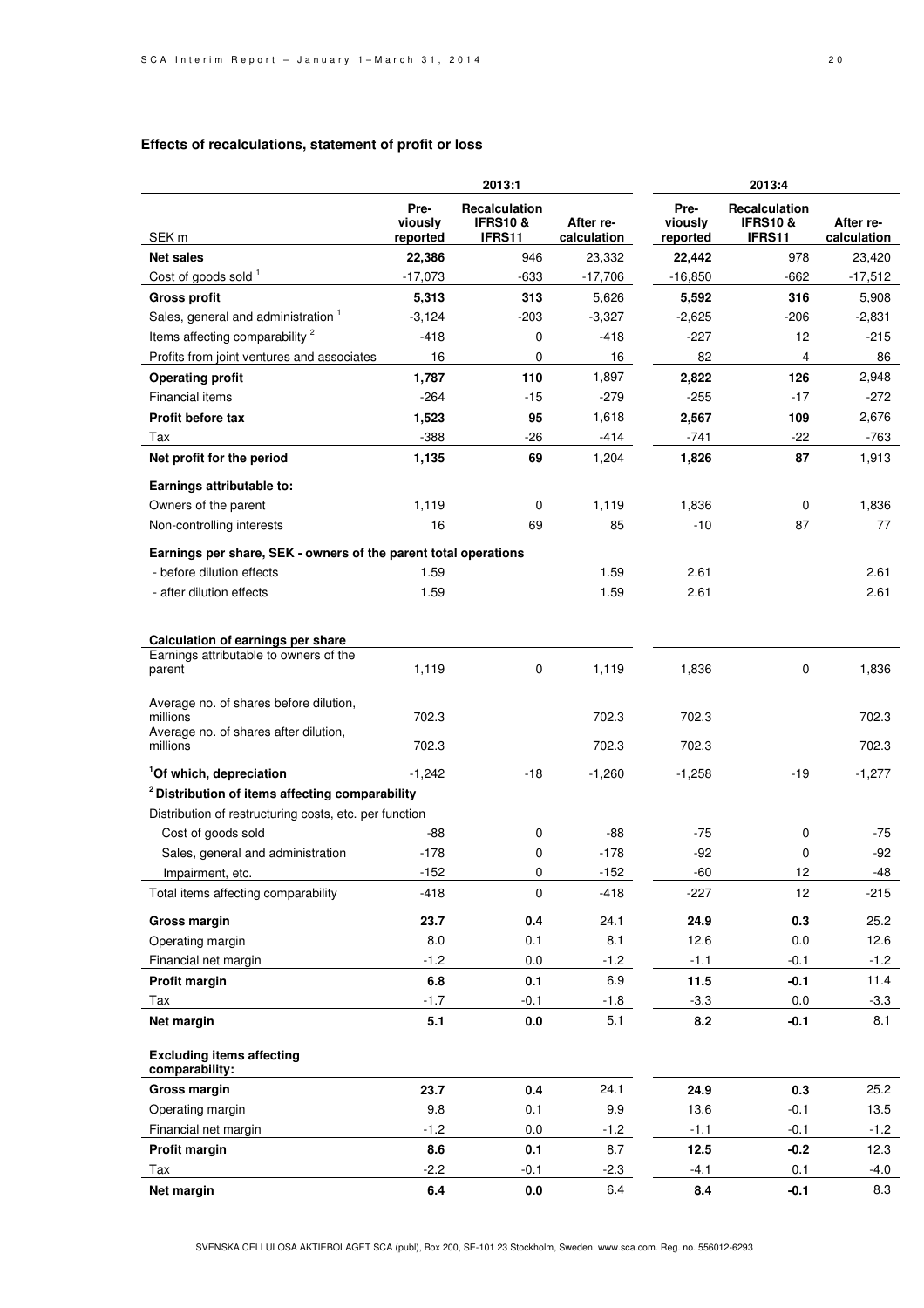#### **Recalculation of consolidated balance sheet, 31 December 2013**

|                                                                                  | Recalculation |                    |               |
|----------------------------------------------------------------------------------|---------------|--------------------|---------------|
|                                                                                  | Previously    | <b>IFRS10&amp;</b> | After         |
| SEK <sub>m</sub>                                                                 | reported      | <b>IFRS11</b>      | recalculation |
|                                                                                  |               |                    |               |
| <b>Assets</b>                                                                    |               |                    |               |
| Goodwill                                                                         | 13,630        | 155                | 13,785        |
| Other intangible assets                                                          | 8,031         | 105                | 8,136         |
| Tangible assets                                                                  | 80,570        | 974                | 81,544        |
| Shares and participations                                                        | 1,310         | -238               | 1,072         |
| Non-current financial assets                                                     | 3,221         | -31                | 3,190         |
| Other non-current receivables                                                    | 1,720         | 99                 | 1,819         |
| Total non-current assets                                                         | 108,482       | 1,064              | 109,546       |
|                                                                                  |               |                    |               |
| Operating receivables and inventories                                            | 29,882        | 1,195              | 31,077        |
| Current financial assets                                                         | 227           | 309                | 536           |
| Non-current assets held for sale                                                 | 32            | 0                  | 32            |
| Cash and cash equivalents                                                        | 3,649         | 136                | 3,785         |
| <b>Total current assets</b>                                                      | 33,790        | 1,640              | 35,430        |
| <b>Total assets</b>                                                              | 142,272       | 2,704              | 144,976       |
|                                                                                  |               |                    |               |
| <b>Equity</b>                                                                    |               |                    |               |
| Owners of the parent                                                             | 63,271        | 0                  | 63,271        |
| Non-controlling interests                                                        | 3,033         | 1,507              | 4,540         |
| <b>Total equity</b>                                                              | 66,304        | 1,507              | 67,811        |
|                                                                                  |               |                    |               |
| Liabilities                                                                      |               |                    |               |
| Provisions for pensions                                                          | 2,546         | 2                  | 2,548         |
| Other provisions                                                                 | 10,432        | 99                 | 10,531        |
| Non-current financial liabilities                                                | 28,444        | 259                | 28,703        |
| Other non-current liabilities                                                    | 586           | 7                  | 593           |
| <b>Total non-current liabilities</b>                                             | 42,008        | 367                | 42,375        |
|                                                                                  |               |                    |               |
| Current financial liabilities                                                    | 9,828         | 181                | 10,009        |
| Other current liabilities                                                        | 24,132        | 649                | 24,781        |
| <b>Total current liabilities</b>                                                 | 33,960        | 830                | 34,790        |
| <b>Total liabilities</b>                                                         | 75,968        | 1,197              | 77,165        |
| <b>Total equity and liabilities</b>                                              | 142,272       | 2,704              | 144,976       |
|                                                                                  |               |                    |               |
|                                                                                  |               |                    |               |
|                                                                                  |               |                    |               |
| Debt/equity ratio                                                                | 0.51          |                    | 0.50          |
| Visible equity/assets ratio                                                      | 44%           |                    | 44%           |
| Return on capital employed                                                       | 9%            |                    | 10%           |
| Return on equity                                                                 | 9%            |                    | 9%            |
| Excluding items affecting comparability:                                         |               |                    |               |
| Return on capital employed                                                       | 11%           |                    | 11%           |
| Return on equity                                                                 | 10%           |                    | 11%           |
|                                                                                  |               |                    |               |
| Equity per share, SEK                                                            | 94            | 2                  | 96            |
| Capital employed                                                                 | 100,190       | 1,540              | 101,730       |
| - of which working capital                                                       | 7,224         | 516                | 7,740         |
|                                                                                  |               |                    |               |
| Provisions for restructuring costs are included in the balance sheet as follows: |               |                    |               |
| - Other provisions*                                                              | 786           | -370               | 416           |
| - Operating liabilities                                                          | 414           | 372                | 786           |
| *) of which, provision for tax risks                                             | 293           | $-1$               | 292           |
|                                                                                  |               |                    |               |
| Net debt                                                                         | 33,886        | 33                 | 33,919        |
| <b>Total Equity</b>                                                              | 66,304        | 1,507              | 67,811        |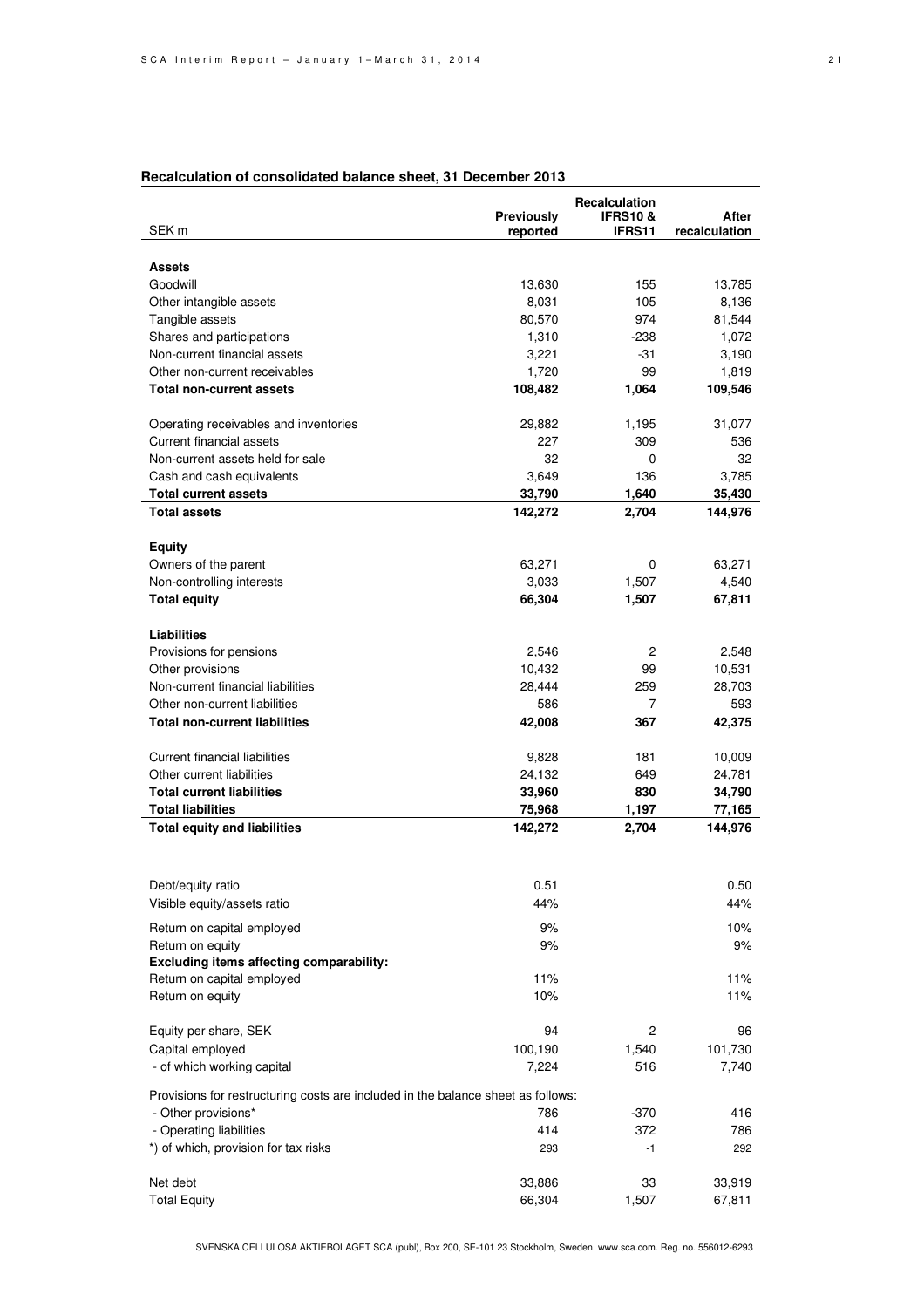## **Recalculation of consolidated statement of changes in equity**

|                                                                   | 2013:1                 |                                                      |                        |
|-------------------------------------------------------------------|------------------------|------------------------------------------------------|------------------------|
| SEK <sub>m</sub>                                                  | Previously<br>reported | Recalculation<br><b>IFRS10&amp;</b><br><b>IFRS11</b> | After<br>recalculation |
| Profit for the period                                             | 1,135                  | 69                                                   | 1,204                  |
| Other comprehensive income for the period                         |                        |                                                      |                        |
| Items never reclassified subsequently to profit or loss           |                        |                                                      |                        |
| Actuarial gains/losses on defined benefit pension plans           | 787                    | 0                                                    | 787                    |
| Income tax relating to components of other comprehensive income   | $-210$                 | 0                                                    | -210                   |
|                                                                   | 577                    | 0                                                    | 577                    |
| Items that may be reclassified subsequently to profit or loss     |                        |                                                      |                        |
| Available-for-sale financial assets                               | 148                    | 0                                                    | 148                    |
| Cash flow hedges                                                  | 134                    | 0                                                    | 134                    |
| Exchange differences on translating foreign operations            | $-1,414$               | -38                                                  | $-1,452$               |
| Gains/losses from hedges of net investments in foreign operations | 591                    | 0                                                    | 591                    |
| Income tax relating to components of other comprehensive income   | $-414*$                | 0                                                    | -414                   |
|                                                                   | $-955$                 | $-38$                                                | -993                   |
|                                                                   |                        |                                                      |                        |
| Other comprehensive income for the period, net of tax             | -378                   | -38                                                  | -416                   |
| Total comprehensive income for the period                         | 757                    | 31                                                   | 788                    |
| Total comprehensive income attributable to:                       |                        |                                                      |                        |
| Owners of the parent                                              | 757                    | 0                                                    | 757                    |
| Non-controlling interests                                         | 0                      | 31                                                   | 31                     |
| *) Whereof a correction of previous year                          | $-249$                 |                                                      | $-249$                 |
|                                                                   |                        | 2013:4                                               |                        |
|                                                                   | Previously             | Recalculation<br><b>IFRS10&amp;</b>                  | After                  |
| SEK <sub>m</sub>                                                  | reported               | <b>IFRS11</b>                                        | recalculation          |
| Profit for the period                                             | 1,826                  | 87                                                   | 1,913                  |
| Other comprehensive income for the period                         |                        |                                                      |                        |
|                                                                   |                        |                                                      |                        |
| Items never reclassified subsequently to profit or loss           |                        |                                                      |                        |
| Actuarial gains/losses on defined benefit pension plans           | 766                    | -47                                                  | 719                    |
| Income tax relating to components of other comprehensive income   | $-191$                 | 12                                                   | -179                   |
|                                                                   | 575                    | -35                                                  | 540                    |
| Items that may be reclassified subsequently to profit or loss     |                        |                                                      |                        |
| Available-for-sale financial assets                               | 75                     | 0                                                    | 75                     |
| Cash flow hedges                                                  | $-57$                  | 0                                                    | $-57$                  |
| Exchange differences on translating foreign operations            | 1,355                  | $-14$                                                | 1,341                  |
| Gains/losses from hedges of net investments in foreign operations | $-440$                 | 0                                                    | -440                   |
| Income tax relating to components of other comprehensive income   | 123                    | 0                                                    | 123                    |
|                                                                   | 1,056                  | $-14$                                                | 1,042                  |
| Other comprehensive income for the period, net of tax             | 1,631                  | -49                                                  | 1,582                  |
| Total comprehensive income for the period                         | 3,457                  | 38                                                   | 3,495                  |
|                                                                   |                        |                                                      |                        |
| Total comprehensive income attributable to:                       |                        |                                                      |                        |
| Owners of the parent<br>Non-controlling interests                 | 3,373<br>84            | 0<br>38                                              | 3,373<br>122           |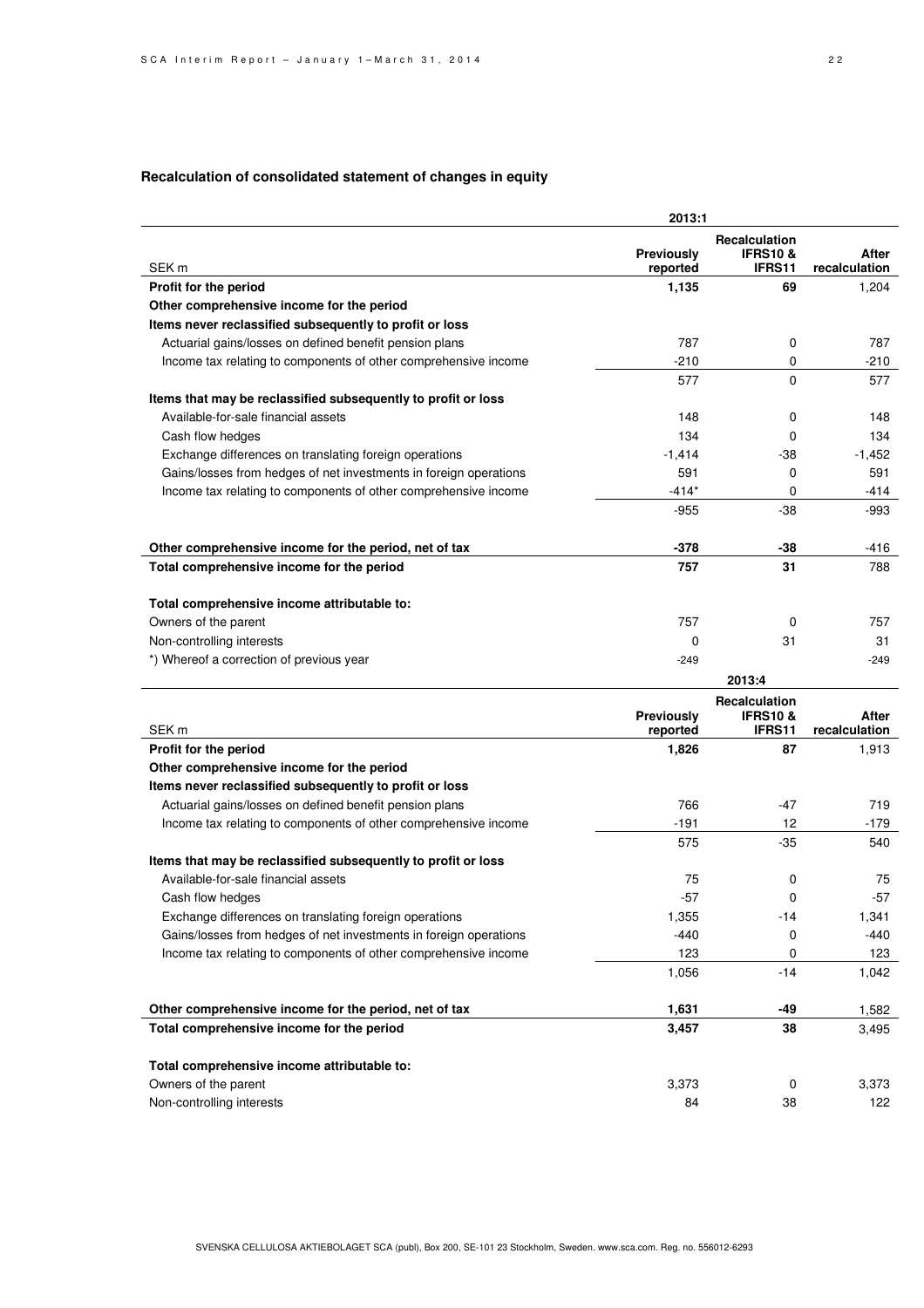|                                                 |                        | Recalculation                |                        |
|-------------------------------------------------|------------------------|------------------------------|------------------------|
| SEK <sub>m</sub>                                | Previously<br>reported | <b>IFRS10&amp;</b><br>IFRS11 | After<br>recalculation |
| Attributable to owners of the parent            |                        |                              |                        |
| Opening balance, January 1                      | 59,706                 | 0                            | 59,706                 |
| Total comprehensive income for the period       | 757                    | 0                            | 757                    |
| Dividend                                        | 0                      | 0                            | 0                      |
| Acquisition of non-controlling interests        | 0                      | 0                            | 0                      |
| Revaluation effect of non-controlling interests | -1                     | 0                            | -1                     |
| <b>Closing balance</b>                          | 60,462                 | 0                            | 60,462                 |
| Non-controlling interests                       |                        |                              |                        |
| Opening balance, January 1                      | 458                    | 1,535                        | 1.993                  |
| Total comprehensive income for the period       | 0                      | 31                           | 31                     |
| Dividend                                        | $-1$                   | $-14$                        | $-15$                  |
| Acquisition of non-controlling interests        | 0                      | 0                            | 0                      |
| <b>Closing balance</b>                          | 457                    | 1,552                        | 2,009                  |
| Total equity, closing balance                   | 60,919                 | 1,552                        | 62,471                 |

 **2013:4** 

 **2013:3** 

### **Recalculation of consolidated statement of changes in equity first quarter 2013**

## **Recalculation of quarterly, statement of profit or loss**

| SEK <sub>m</sub>                           | Previously<br>reported | <b>Recalculation</b><br><b>IFRS10 &amp;</b><br>IFRS11 | After<br>recalculation |
|--------------------------------------------|------------------------|-------------------------------------------------------|------------------------|
| <b>Net sales</b>                           | 22,442                 | 978                                                   | 23,420                 |
| Cost of goods sold                         | $-16,850$              | -662                                                  | $-17,512$              |
| <b>Gross profit</b>                        | 5.592                  | 316                                                   | 5,908                  |
| Sales, general and administration          | $-2,625$               | $-206$                                                | $-2,831$               |
| Items affecting comparability              | $-227$                 | 12                                                    | $-215$                 |
| Profits from joint ventures and associates | 82                     | 4                                                     | 86                     |
| <b>Operating profit</b>                    | 2,822                  | 126                                                   | 2,948                  |
| Financial items                            | $-255$                 | $-17$                                                 | $-272$                 |
| <b>Profit before tax</b>                   | 2,567                  | 109                                                   | 2,676                  |
| Taxes                                      | -741                   | $-22$                                                 | $-763$                 |
| Net profit for the period                  | 1,826                  | 87                                                    | 1,913                  |

| SEK <sub>m</sub>                           | <b>Previously</b><br>reported | <b>Recalculation</b><br><b>IFRS10&amp;</b><br>IFRS11 | After<br>recalculation |
|--------------------------------------------|-------------------------------|------------------------------------------------------|------------------------|
| <b>Net sales</b>                           | 22,046                        | 956                                                  | 23,002                 |
| Cost of goods sold                         | $-16,383$                     | -645                                                 | $-17,028$              |
| <b>Gross profit</b>                        | 5,663                         | 311                                                  | 5.974                  |
| Sales, general and administration          | $-3,212$                      | $-212$                                               | $-3.424$               |
| Items affecting comparability              | $-233$                        | 0                                                    | $-233$                 |
| Profits from joint ventures and associates | 73                            | 2                                                    | 75                     |
| <b>Operating profit</b>                    | 2,291                         | 101                                                  | 2,392                  |
| Financial items                            | $-268$                        | $-15$                                                | -283                   |
| <b>Profit before tax</b>                   | 2,023                         | 86                                                   | 2,109                  |
| Taxes                                      | -574                          | -21                                                  | -595                   |
| Net profit for the period                  | 1.449                         | 65                                                   | 1.514                  |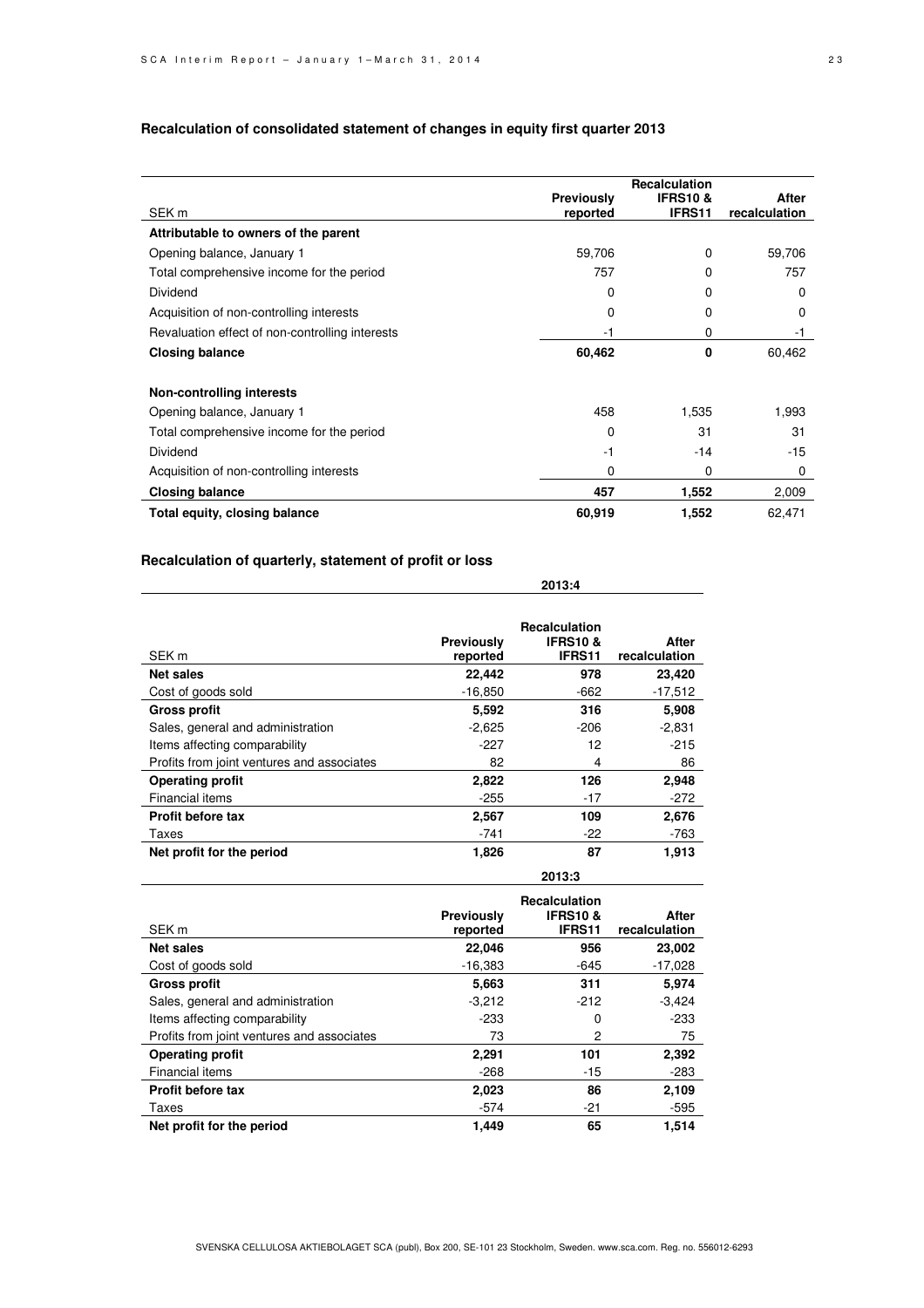#### **Recalculation of quarterly, statement of profit or loss**

|                                            | 2013:2                 |                                                             |                        |  |  |  |
|--------------------------------------------|------------------------|-------------------------------------------------------------|------------------------|--|--|--|
| SEK <sub>m</sub>                           | Previously<br>reported | <b>Recalculation</b><br><b>IFRS10&amp;</b><br><b>IFRS11</b> | After<br>recalculation |  |  |  |
| <b>Net sales</b>                           | 22,145                 | 974                                                         | 23,119                 |  |  |  |
| Cost of goods sold                         | $-16.700$              | -639                                                        | $-17,339$              |  |  |  |
| <b>Gross profit</b>                        | 5,445                  | 335                                                         | 5,780                  |  |  |  |
| Sales, general and administration          | $-3,324$               | $-216$                                                      | $-3,540$               |  |  |  |
| Items affecting comparability              | $-373$                 | 0                                                           | -373                   |  |  |  |
| Profits from joint ventures and associates | 35                     | 3                                                           | 38                     |  |  |  |
| <b>Operating profit</b>                    | 1,783                  | 122                                                         | 1,905                  |  |  |  |
| Financial items                            | $-213$                 | -14                                                         | -227                   |  |  |  |
| <b>Profit before tax</b>                   | 1,570                  | 108                                                         | 1,678                  |  |  |  |
| Taxes                                      | $-416$                 | $-32$                                                       | -448                   |  |  |  |
| Net profit for the period                  | 1,154                  | 76                                                          | 1,230                  |  |  |  |
|                                            |                        | 2013:1                                                      |                        |  |  |  |

| SEK m                                      | <b>Previously</b><br>reported | <b>Recalculation</b><br><b>IFRS10 &amp;</b><br>IFRS11 | After<br>recalculation |
|--------------------------------------------|-------------------------------|-------------------------------------------------------|------------------------|
| <b>Net sales</b>                           | 22,386                        | 946                                                   | 23,332                 |
| Cost of goods sold                         | $-17,073$                     | -633                                                  | $-17,706$              |
| <b>Gross profit</b>                        | 5,313                         | 313                                                   | 5,626                  |
| Sales, general and administration          | $-3.124$                      | $-203$                                                | $-3,327$               |
| Items affecting comparability              | $-418$                        | 0                                                     | $-418$                 |
| Profits from joint ventures and associates | 16                            | 0                                                     | 16                     |
| <b>Operating profit</b>                    | 1,787                         | 110                                                   | 1,897                  |
| <b>Financial items</b>                     | $-264$                        | $-15$                                                 | $-279$                 |
| <b>Profit before tax</b>                   | 1,523                         | 95                                                    | 1,618                  |
| Taxes                                      | $-388$                        | $-26$                                                 | $-414$                 |
| Net profit for the period                  | 1.135                         | 69                                                    | 1.204                  |